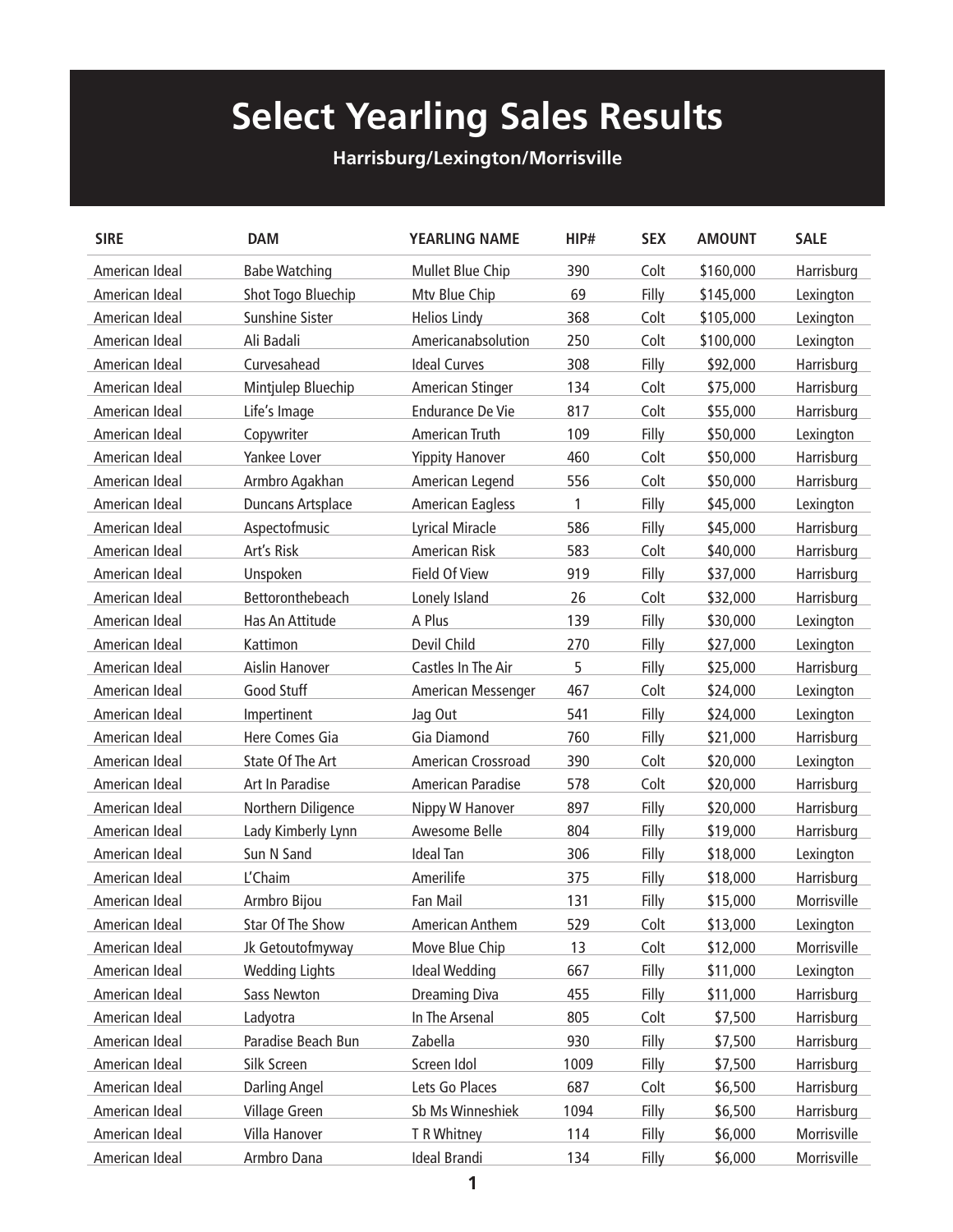| <b>SIRE</b>      | <b>DAM</b>               | <b>YEARLING NAME</b>     | HIP#                   | <b>SEX</b> | <b>AMOUNT</b> | <b>SALE</b> |  |  |  |
|------------------|--------------------------|--------------------------|------------------------|------------|---------------|-------------|--|--|--|
| American Ideal   | <b>Belle Reve</b>        | <b>Stirling Dancer</b>   | 24                     | Filly      | \$4,500       | Harrisburg  |  |  |  |
| American Ideal   | <b>Magical Life</b>      | <b>Trick To Dream</b>    | 65                     | Colt       | \$4,000       | Morrisville |  |  |  |
| American Ideal   | L Dees Diamond           | L Dees Ideal Lady        | 811                    | Filly      | \$4,000       | Harrisburg  |  |  |  |
| American Ideal   | Todalu                   | Allthatjazz De Vie       | 1062                   | Filly      | \$4,000       | Harrisburg  |  |  |  |
| American Ideal   | <b>Direct Service</b>    | <b>Direct Mercenary</b>  | 17                     | Colt       | \$3,500       | Morrisville |  |  |  |
| American Ideal   | Mi Dushi                 | American Dushi           | 70                     | Filly      | \$3,500       | Morrisville |  |  |  |
|                  |                          |                          | TOTAL (45) \$1,480,000 |            |               |             |  |  |  |
|                  |                          |                          | \$32,889 Average       |            |               |             |  |  |  |
| <b>Art Major</b> | Coochie Mama             | <b>White Bliss</b>       | 305                    | Colt       | \$240,000     | Harrisburg  |  |  |  |
| Art Major        | Fool That I Am           | Motleyjue Bluechip       | 175                    | Colt       | \$145,000     | Harrisburg  |  |  |  |
| Art Major        | Dancin Barefoot          | Azorean Art              | 216                    | Colt       | \$135,000     | Harrisburg  |  |  |  |
| Art Major        | Armbro Bombay            | <b>Blown Away Bombay</b> | 76                     | Colt       | \$125,000     | Lexington   |  |  |  |
| Art Major        | Pasta Lavista            | Pastapalooza             | 99                     | Colt       | \$125,000     | Lexington   |  |  |  |
| Art Major        | Dreamland's Jo Jo        | Late Night               | 62                     | Colt       | \$125,000     | Harrisburg  |  |  |  |
| Art Major        | Sprig Hanover            | Jake Blue Chip           | 178                    | Colt       | \$120,000     | Lexington   |  |  |  |
| Art Major        | <b>Platinum Hanover</b>  | Penji Hanover            | 213                    | Colt       | \$120,000     | Harrisburg  |  |  |  |
| Art Major        | <b>Stunning Beauty</b>   | <b>Major Player</b>      | 24                     | Colt       | \$115,000     | Lexington   |  |  |  |
| Art Major        | <b>Terri Hall</b>        | Pacific Rim              | 214                    | Colt       | \$100,000     | Lexington   |  |  |  |
| Art Major        | Lush Limbaugh            | Lush Art                 | 307                    | Colt       | \$100,000     | Lexington   |  |  |  |
| Art Major        | Remember When            | <b>Think Again</b>       | 362                    | Colt       | \$100,000     | Lexington   |  |  |  |
| Art Major        | Taxi Hanover             | <b>Tailwind Hanover</b>  | 4                      | Filly      | \$85,000      | Lexington   |  |  |  |
| Art Major        | She's So Hot             | Our Hot Majorette        | 133                    | Filly      | \$85,000      | Lexington   |  |  |  |
| Art Major        | Hana Hanover             | Invest In Art            | 86                     | Filly      | \$80,000      | Harrisburg  |  |  |  |
| Art Major        | Capri Hanover            | Sicily                   | 23                     | Colt       | \$75,000      | Lexington   |  |  |  |
| Art Major        | Thereal Ideal            | Daut Full                | 502                    | Filly      | \$75,000      | Lexington   |  |  |  |
| Art Major        | Vasmajorty Hanover       | Vraka Hanover            | 209                    | Filly      | \$70,000      | Lexington   |  |  |  |
| Art Major        | She's Poison             | Poisonous                | 467                    | Colt       | \$70,000      | Harrisburg  |  |  |  |
| Art Major        | Forgery                  | <b>Grand Theft</b>       | 735                    | Colt       | \$70,000      | Harrisburg  |  |  |  |
| Art Major        | Indulge Me               | Neverhaditsogood         | 94                     | Filly      | \$67,000      | Harrisburg  |  |  |  |
| Art Major        | Heather's Western        | <b>Elusive Point</b>     | 88                     | Colt       | \$65,000      | Harrisburg  |  |  |  |
| Art Major        | <b>Extreme Dream</b>     | Don't Wake Me Up         | 167                    | Filly      | \$62,000      | Lexington   |  |  |  |
| Art Major        | Cantor's Daughter        | Minstrel Blue Chip       | 285                    | Colt       | \$60,000      | Harrisburg  |  |  |  |
| Art Major        | Ask Alice                | Cartoon Daddy            | 585                    | Colt       | \$60,000      | Harrisburg  |  |  |  |
| Art Major        | Armbro Savannah          | Mowet Blue Chip          | 988                    | Filly      | \$60,000      | Harrisburg  |  |  |  |
| Art Major        | Allamerican Memoir       | Living History           | 132                    | Filly      | \$52,000      | Harrisburg  |  |  |  |
| Art Major        | <b>Ideal Coast</b>       | <b>Gold Coast Muscle</b> | 360                    | Colt       | \$52,000      | Harrisburg  |  |  |  |
| Art Major        | <b>Best Chance Hanna</b> | Bachata Hanover          | 9                      | Filly      | \$50,000      | Harrisburg  |  |  |  |
| Art Major        | Maid In Shade            | Shades Of Bay            | 93                     | Colt       | \$40,000      | Lexington   |  |  |  |
| Art Major        | Pleasure Chest           | Perino Hanover           | 63                     | Colt       | \$40,000      | Harrisburg  |  |  |  |
| Art Major        | Ain't That Funny         | <b>Stirling Delilah</b>  | 557                    | Filly      | \$40,000      | Harrisburg  |  |  |  |
| Art Major        | Forever Cam              | Forever Shannon          | 489                    | Filly      | \$35,000      | Lexington   |  |  |  |
| Art Major        | <b>Walk Softly</b>       | Float On By              | 244                    | Filly      | \$32,000      | Lexington   |  |  |  |
| Art Major        | Gadgets To Go            | Imthebig Star            | 323                    | Filly      | \$32,000      | Lexington   |  |  |  |
| Art Major        | Monterey                 | <b>Berkley</b>           | 405                    | Colt       | \$32,000      | Harrisburg  |  |  |  |
| <b>Art Major</b> | Day After Day            | For The Glory            | 471                    | Filly      | \$32,000      | Harrisburg  |  |  |  |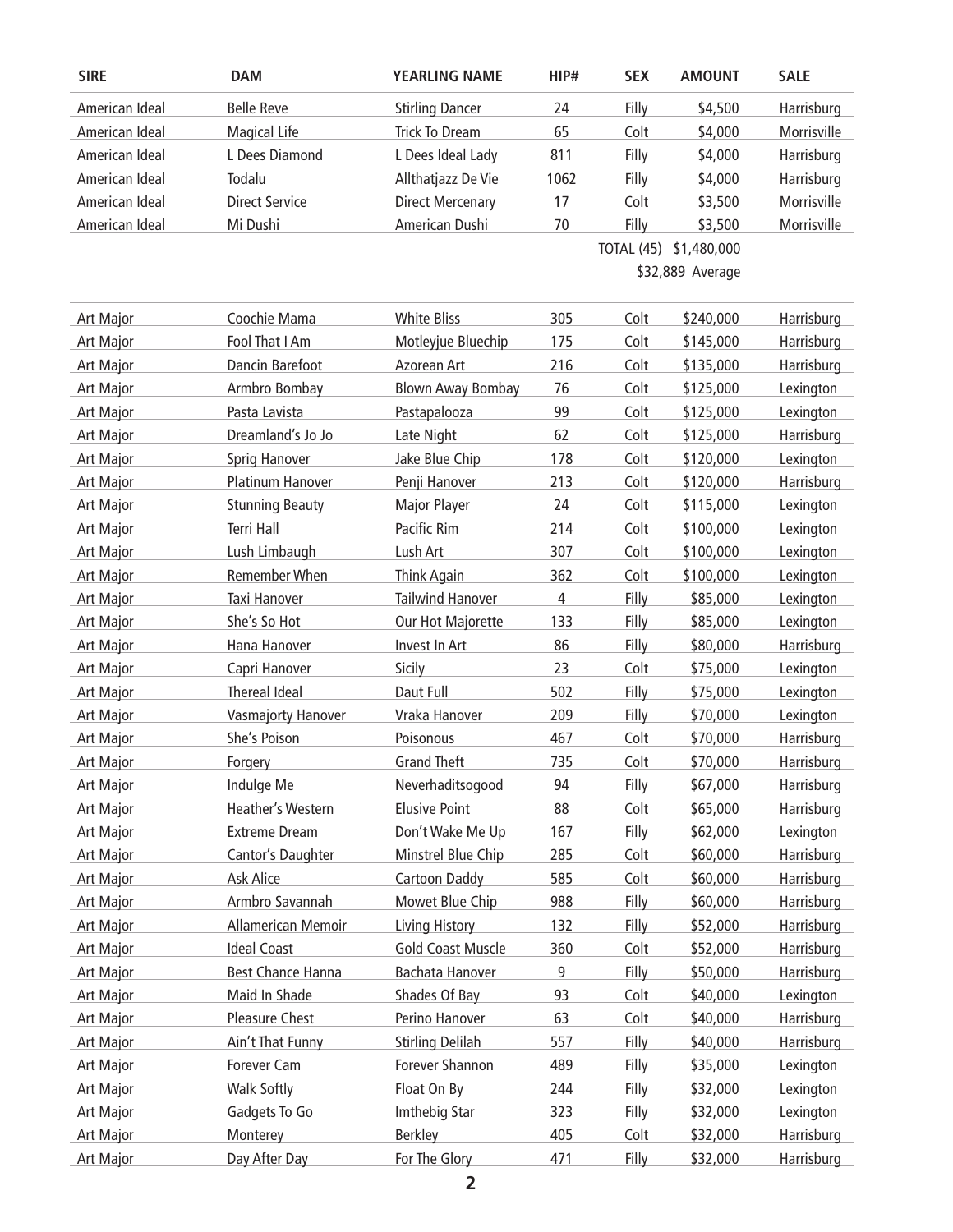| <b>SIRE</b>      | <b>DAM</b>                | <b>YEARLING NAME</b>      | HIP# | <b>SEX</b>             | <b>AMOUNT</b> | <b>SALE</b> |
|------------------|---------------------------|---------------------------|------|------------------------|---------------|-------------|
| <b>Art Major</b> | Sand Speed                | Shake It For Me           | 175  | Filly                  | \$30,000      | Lexington   |
| <b>Art Major</b> | Yolo                      | <b>Rich N Glamorous</b>   | 537  | Filly                  | \$30,000      | Lexington   |
| Art Major        | Fancy Creek Funny         | Megawatt Blue Chip        | 29   | Filly                  | \$30,000      | Harrisburg  |
| <b>Art Major</b> | <b>Western Dancer</b>     | <b>Artistic Major</b>     | 219  | Colt                   | \$30,000      | Harrisburg  |
| <b>Art Major</b> | Janns Bid                 | NY Groove                 | 365  | Filly                  | \$30,000      | Harrisburg  |
| Art Major        | Ready To Win              | Old Man Cleary            | 179  | Colt                   | \$27,000      | Harrisburg  |
| <b>Art Major</b> | Toomuchfunwithu           | Vava Voom                 | 109  | Filly                  | \$26,000      | Morrisville |
| Art Major        | Ru Girl                   | <b>Heart Major</b>        | 185  | Filly                  | \$25,000      | Harrisburg  |
| <b>Art Major</b> | Lislea Sophia             | Sophia's Picture          | 825  | Filly                  | \$25,000      | Harrisburg  |
| <b>Art Major</b> | On The Arm                | Runs Like A Clock         | 911  | Colt                   | \$23,000      | Harrisburg  |
| <b>Art Major</b> | Ru In The Game            | Shesagamemajor            | 982  | Filly                  | \$22,000      | Harrisburg  |
| Art Major        | Roses For Molly           | Southwind Rex             | 978  | Colt                   | \$21,000      | Harrisburg  |
| <b>Art Major</b> | Nuke's Diner              | Sweetwithoutsugar         | 900  | Filly                  | \$20,000      | Harrisburg  |
| Art Major        | <b>Amazing Marker</b>     | <b>Amazing Phrasing</b>   | 264  | Filly                  | \$19,000      | Lexington   |
| <b>Art Major</b> | Dawn's Ideal              | <b>Major Adonis</b>       | 285  | Colt                   | \$18,000      | Lexington   |
| Art Major        | Lu Lu Q                   | Sweet One                 | 545  | Filly                  | \$18,000      | Lexington   |
| <b>Art Major</b> | <b>Serenity Hanover</b>   | Serlina Hanover           | 237  | Filly                  | \$18,000      | Harrisburg  |
| <b>Art Major</b> | Ruthless Jen              | <b>Steuben Relentless</b> | 555  | Filly                  | \$17,000      | Lexington   |
| <b>Art Major</b> | <b>Acey Deucey</b>        | Pokerface                 | 457  | Filly                  | \$16,000      | Lexington   |
| <b>Art Major</b> | Tearosa                   | <b>Timtron Hanover</b>    | 502  | Colt                   | \$16,000      | Harrisburg  |
| Art Major        | Odds On Gobye             | <b>Odds And Ends</b>      | 394  | Filly                  | \$15,000      | Lexington   |
| <b>Art Major</b> | Kissmekissmekissme        | Kissmeagain               | 373  | Filly                  | \$15,000      | Harrisburg  |
| <b>Art Major</b> | <b>Bliss N Vinegar</b>    | Make Way Blue Chip        | 728  | Filly                  | \$15,000      | Harrisburg  |
| Art Major        | Southwind Lily            | Southwind Lea             | 1024 | Filly                  | \$15,000      | Harrisburg  |
| Art Major        | Wenditions                | <b>Picture Show</b>       | 35   | Colt                   | \$14,000      | Lexington   |
| <b>Art Major</b> | Lislea Phia               | Lissadell                 | 824  | Colt                   | \$14,000      | Harrisburg  |
| <b>Art Major</b> | Shanaia Hanover           | Majorshadow               | 1000 | Filly                  | \$13,000      | Harrisburg  |
| <b>Art Major</b> | Cannae Steffi             | <b>Stirling Damien</b>    | 5    | Colt                   | \$12,000      | Morrisville |
| <b>Art Major</b> | Cannae Cindy              | <b>Quick Shot</b>         | 643  | Colt                   | \$12,000      | Harrisburg  |
| <b>Art Major</b> | Scarlet's Western         | Syndil Hanover            | 989  | Filly                  | \$12,000      | Harrisburg  |
| <b>Art Major</b> | <b>Allamerican Memory</b> | Miracle Worker            | 1059 | Filly                  | \$10,500      | Harrisburg  |
| Art Major        | <b>Sterling Silver</b>    | Two Four K                | 672  | Filly                  | \$10,000      | Lexington   |
| <b>Art Major</b> | Sheezadiamondealer        | Sheeztoughenough          | 429  | Filly                  | \$6,000       | Lexington   |
| Art Major        | Donna's Girl              | Duke's Guy                | 319  | Colt                   | \$6,000       | Harrisburg  |
|                  |                           |                           |      | TOTAL (71) \$3,601,500 |               |             |
|                  |                           |                           |      | \$50,725               | Average       |             |
| Artiscape        | Allamerican Celeb         | Aimo Hanover              | 651  | Colt                   | \$45,000      | Harrisburg  |
| Artiscape        | Corel                     | <b>Winter Colors</b>      | 675  | Colt                   | \$21,000      | Harrisburg  |
| Artiscape        | Tura Hanover              | <b>Town Temptress</b>     | 518  | Filly                  | \$20,000      | Lexington   |
| Artiscape        | Koutzina                  | Artzuma                   | 601  | Colt                   | \$10,000      | Lexington   |
| Artiscape        | Klondike Lady             | Cold Escape               | 56   | Colt                   | \$6,700       | Morrisville |
| Artiscape        | Canaco Bercy              | Artiscapesdgate           | 641  | Filly                  | \$6,000       | Harrisburg  |
| Artiscape        | Mattastrophic             | Mainstream                | 67   | Filly                  | \$5,000       | Morrisville |
| Artiscape        | Trouble Follows Me        | Mr Trouble                | 110  | Colt                   | \$4,000       | Morrisville |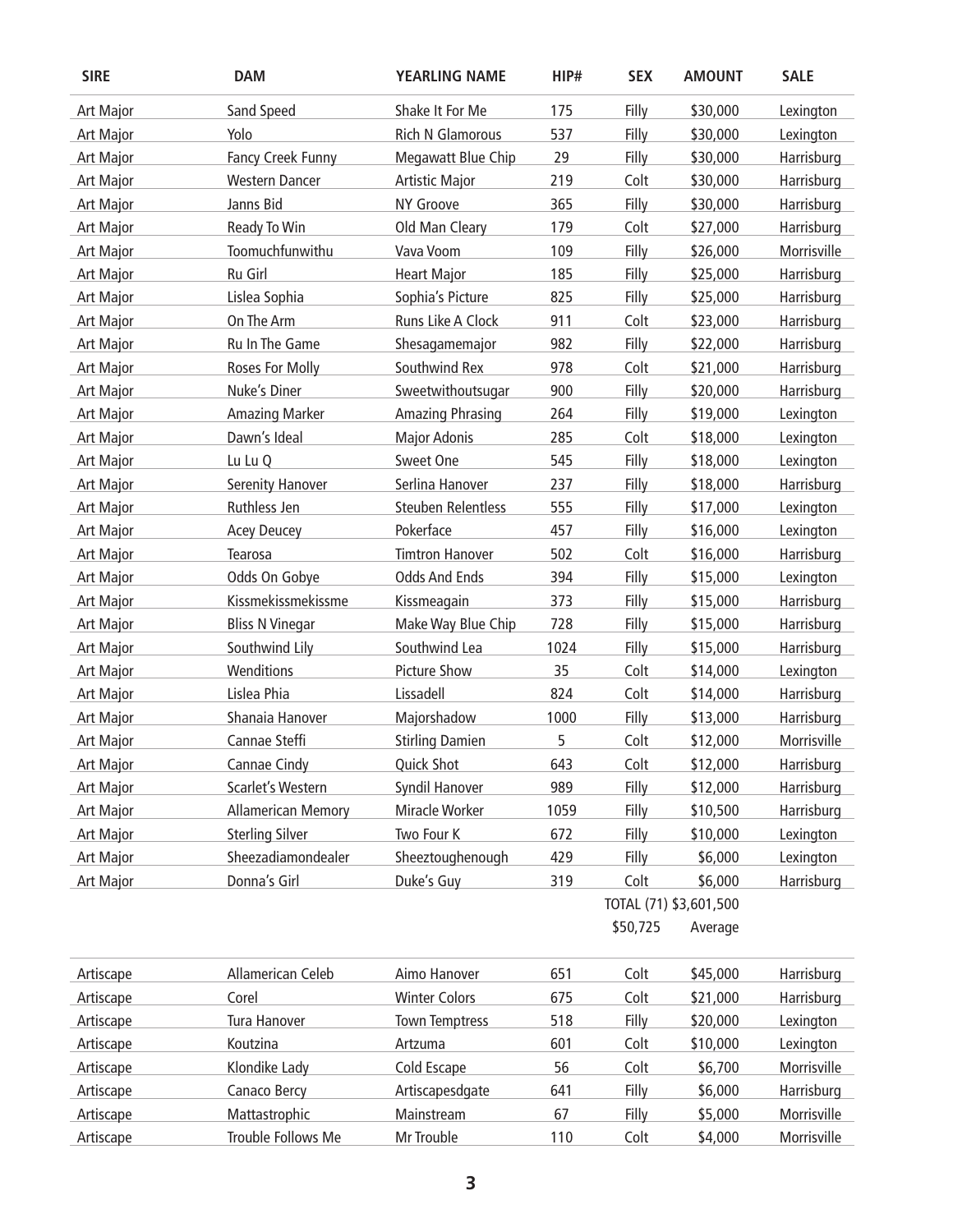| <b>SIRE</b>             | <b>DAM</b>                | <b>YEARLING NAME</b>     | HIP# | <b>SEX</b> | <b>AMOUNT</b> | <b>SALE</b> |
|-------------------------|---------------------------|--------------------------|------|------------|---------------|-------------|
| Artiscape               | Dragon In Love            | Heartsafire              | 566  | Filly      | \$4,000       | Harrisburg  |
|                         |                           |                          |      | TOTAL (9)  | \$121,700     |             |
|                         |                           |                          |      | \$13,522   | Average       |             |
|                         |                           |                          |      |            |               |             |
| Bettor's Delight        | <b>B J's Sunshine</b>     | Morning Blue Chip        | 70   | Colt       | \$150,000     | Harrisburg  |
| Bettor's Delight        | Town Feather              | Eagle Feather            | 416  | Colt       | \$100,000     | Lexington   |
| Bettor's Delight        | Mommy Robin Q             | Bettor Bet On Me         | 380  | Colt       | \$85,000      | Harrisburg  |
| Bettor's Delight        | Hornby Lucky              | Read The Proposal        | 164  | Colt       | \$82,000      | Lexington   |
| Bettor's Delight        | Bj's Squall               | <b>Bybers Hanover</b>    | 619  | Colt       | \$80,000      | Harrisburg  |
| <b>Bettor's Delight</b> | <b>Street Dancer</b>      | <b>Brickstone</b>        | 234  | Colt       | \$77,000      | Lexington   |
| Bettor's Delight        | Armbro Amoretto           | Abendroth Hanover        | 28   | Colt       | \$75,000      | Lexington   |
| Bettor's Delight        | Red Carpet Queen          | Speaking Out             | 32   | Colt       | \$75,000      | Lexington   |
| <b>Bettor's Delight</b> | My Sisters A Champ        | <b>Caramel Kissed</b>    | 119  | Filly      | \$75,000      | Lexington   |
| <b>Bettor's Delight</b> | <b>Weeping Wanabe</b>     | Mafia Blue Chip          | 1034 | Filly      | \$75,000      | Harrisburg  |
| Bettor's Delight        | Two Steppin' Sally        | Bettor Be Steppin        | 513  | Filly      | \$70,000      | Harrisburg  |
| Bettor's Delight        | Max's Leading Lady        | Southwind Masimo         | 50   | Colt       | \$65,000      | Lexington   |
| Bettor's Delight        | No One Is Alone           | Oneisalonelynumber       | 369  | Colt       | \$62,000      | Lexington   |
| <b>Bettor's Delight</b> | L Dees Rainbow            | L Dees Haveanother       | 111  | Colt       | \$60,000      | Harrisburg  |
| Bettor's Delight        | Inanotherworld            | Another Delight          | 146  | Filly      | \$57,000      | Harrisburg  |
| Bettor's Delight        | <b>Miss Rose</b>          | Keystone Rebel           | 401  | Colt       | \$52,000      | Harrisburg  |
| Bettor's Delight        | <b>Enchanted Beauty</b>   | King Of Delight          | 177  | Colt       | \$50,000      | Lexington   |
| <b>Bettor's Delight</b> | Dream Of Treasure         | If You Want Fire         | 393  | Colt       | \$50,000      | Lexington   |
| <b>Bettor's Delight</b> | <b>Elusive Prey</b>       | Kimberly's Delight       | 64   | Filly      | \$50,000      | Harrisburg  |
| Bettor's Delight        | No Strikes Against        | <b>National Seelster</b> | 156  | Colt       | \$50,000      | Harrisburg  |
| Bettor's Delight        | Pop Queen                 | Pop Icon                 | 434  | Colt       | \$50,000      | Harrisburg  |
| <b>Bettor's Delight</b> | <b>Stonebridge Kisses</b> | Willie Tb                | 491  | Colt       | \$50,000      | Harrisburg  |
| <b>Bettor's Delight</b> | <b>Mimicry Hanover</b>    | <b>Twin B Stingray</b>   | 870  | Colt       | \$50,000      | Harrisburg  |
| <b>Bettor's Delight</b> | Good News Lady            | <b>Rock Center</b>       | 450  | Colt       | \$47,000      | Lexington   |
| <b>Bettor's Delight</b> | The Company Store         | <b>Bettors Company</b>   | 389  | Colt       | \$45,000      | Lexington   |
| <b>Bettor's Delight</b> | Art's Reality             | <b>Bettor Reality</b>    | 309  | Filly      | \$40,000      | Lexington   |
| Bettor's Delight        | Double Flip               | <b>Double Minutes</b>    | 702  | Filly      | \$40,000      | Harrisburg  |
| <b>Bettor's Delight</b> | <b>Shady Darling</b>      | Southwind Spyder         | 562  | Colt       | \$38,000      | Lexington   |
| <b>Bettor's Delight</b> | Sunshine State            | Delightful Sonny         | 189  | Colt       | \$37,000      | Lexington   |
| <b>Bettor's Delight</b> | Moment Of Truth           | <b>Crucial Moment</b>    | 139  | Filly      | \$37,000      | Harrisburg  |
| <b>Bettor's Delight</b> | Yankee Celebrity          | Celebrate Your Bet       | 528  | Colt       | \$35,000      | Lexington   |
| <b>Bettor's Delight</b> | Mambo Hall                | Dancingwithdelight       | 856  | Colt       | \$35,000      | Harrisburg  |
| <b>Bettor's Delight</b> | Vicki Liz                 | Vicki's Delight          | 1074 | Colt       | \$35,000      | Harrisburg  |
| <b>Bettor's Delight</b> | Keystone Rebecca          | Keystone Rhiannon        | 966  | Filly      | \$33,000      | Harrisburg  |
| <b>Bettor's Delight</b> | Spirit Of Ivy             | Tip Jar                  | 487  | Colt       | \$31,000      | Harrisburg  |
| <b>Bettor's Delight</b> | Newsletter                | Fit To Print             | 382  | Filly      | \$30,000      | Lexington   |
| <b>Bettor's Delight</b> | Perfectionist             | Perfect Bet              | 476  | Colt       | \$30,000      | Lexington   |
| <b>Bettor's Delight</b> | Rockaroundthetrack        | Radke Hanover            | 12   | Colt       | \$30,000      | Harrisburg  |
| <b>Bettor's Delight</b> | Chattanooga               | <b>Stirling Daray</b>    | 296  | Filly      | \$30,000      | Harrisburg  |
| <b>Bettor's Delight</b> | Sealed In My Heart        | My Spirit Bluechip       | 479  | Colt       | \$30,000      | Harrisburg  |
| <b>Bettor's Delight</b> | <b>Herlings Angel</b>     | Pick Six                 | 761  | Colt       | \$30,000      | Harrisburg  |
|                         |                           |                          |      |            |               |             |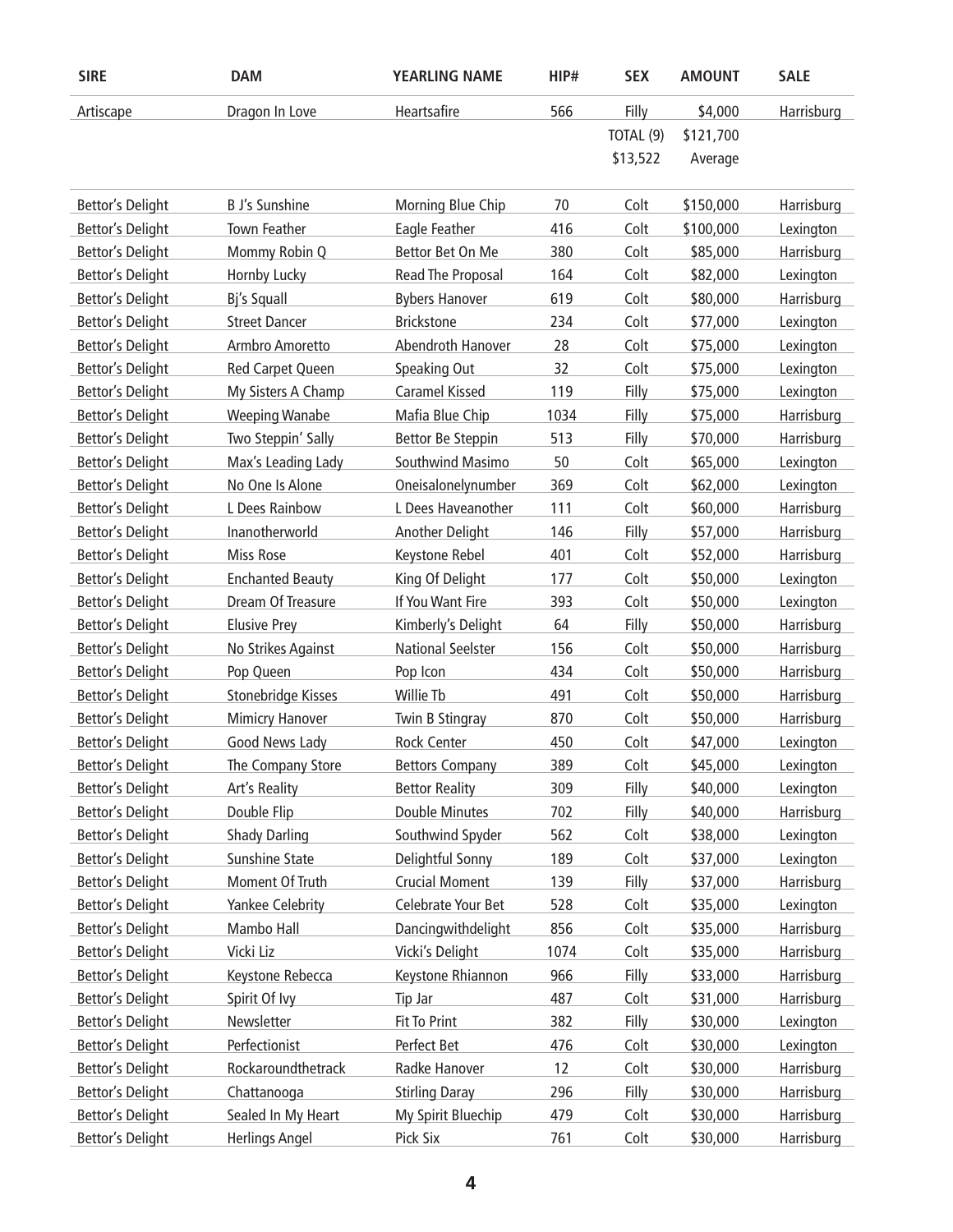| <b>SIRE</b>             | <b>DAM</b>                | <b>YEARLING NAME</b>      | HIP# | <b>SEX</b> | <b>AMOUNT</b> | <b>SALE</b> |
|-------------------------|---------------------------|---------------------------|------|------------|---------------|-------------|
| <b>Bettor's Delight</b> | Antoinette Hanover        | Roulette Lindy            | 574  | Colt       | \$29,000      | Harrisburg  |
| <b>Bettor's Delight</b> | <b>Fast Princess</b>      | <b>Stirling Duchess</b>   | 725  | Filly      | \$29,000      | Harrisburg  |
| <b>Bettor's Delight</b> | <b>Best Of Memories</b>   | Shadow Of Mymind          | 404  | Filly      | \$27,000      | Lexington   |
| <b>Bettor's Delight</b> | Permafrost                | Veterans                  | 167  | Colt       | \$27,000      | Harrisburg  |
| <b>Bettor's Delight</b> | Sandfly Hanover           | Mosquito Blue Chip        | 288  | Filly      | \$27,000      | Harrisburg  |
| <b>Bettor's Delight</b> | Jk Getupngo               | Harlem Shake              | 712  | Filly      | \$27,000      | Harrisburg  |
| <b>Bettor's Delight</b> | Chatelaine                | Twin B Vogue              | 295  | Filly      | \$26,000      | Harrisburg  |
| <b>Bettor's Delight</b> | Lover Of Art              | <b>Bettor's Magic</b>     | 420  | Filly      | \$25,000      | Lexington   |
| <b>Bettor's Delight</b> | Natchitoches              | <b>Backseat Buckers</b>   | 523  | Colt       | \$25,000      | Lexington   |
| <b>Bettor's Delight</b> | <b>First Draw</b>         | <b>First Delight</b>      | 72   | Filly      | \$25,000      | Harrisburg  |
| <b>Bettor's Delight</b> | Applique Hanover          | Appleflexy Hanover        | 257  | Filly      | \$25,000      | Harrisburg  |
| <b>Bettor's Delight</b> | Lady's Secret             | Lady Spartacus            | 807  | Filly      | \$25,000      | Harrisburg  |
| <b>Bettor's Delight</b> | Awaken The Passion        | Passion Delight           | 592  | Filly      | \$24,000      | Harrisburg  |
| Bettor's Delight        | Cheeky Hanover            | <b>Betting Exchange</b>   | 657  | Colt       | \$24,000      | Harrisburg  |
| <b>Bettor's Delight</b> | Mambo Western             | Cajun Beat                | 418  | Colt       | \$22,000      | Lexington   |
| <b>Bettor's Delight</b> | <b>Blogette Hanover</b>   | Rakin It In               | 30   | Colt       | \$22,000      | Harrisburg  |
| <b>Bettor's Delight</b> | Spirit Of The West        | Spiritintheclouds         | 488  | Colt       | \$22,000      | Harrisburg  |
| <b>Bettor's Delight</b> | Take My Pulse             | Keystone Porter           | 501  | Colt       | \$21,000      | Harrisburg  |
| <b>Bettor's Delight</b> | Southwind Solara          | Southwind Sid             | 388  | Colt       | \$20,000      | Lexington   |
| <b>Bettor's Delight</b> | Sugar Sugar               | <b>Stirling Desiree</b>   | 328  | Filly      | \$20,000      | Harrisburg  |
| <b>Bettor's Delight</b> | Lovin A Fool              | <b>Stirling Davinci</b>   | 384  | Colt       | \$20,000      | Harrisburg  |
| <b>Bettor's Delight</b> | Find A Happy Place        | Monymony Blue Chip        | 769  | Colt       | \$19,000      | Harrisburg  |
| <b>Bettor's Delight</b> | Paintthecrownred          | Secret Delight            | 1092 | Colt       | \$18,000      | Harrisburg  |
| <b>Bettor's Delight</b> | Get A Cab                 | A Cab To Fenway           | 292  | Filly      | \$17,000      | Lexington   |
| Bettor's Delight        | <b>American West</b>      | Amberlyn Hanover          | 251  | Filly      | \$17,000      | Harrisburg  |
| <b>Bettor's Delight</b> | Armbro Windchime          | Abernacky Hanover         | 949  | Colt       | \$17,000      | Harrisburg  |
| <b>Bettor's Delight</b> | <b>Bon Mot</b>            | Bonne Idee                | 264  | Filly      | \$16,000      | Harrisburg  |
| <b>Bettor's Delight</b> | <b>Union And Ludlow</b>   | <b>Union Pacific</b>      | 515  | Filly      | \$16,000      | Harrisburg  |
| <b>Bettor's Delight</b> | Jus' Chilln Out           | Muffin's Man              | 368  | Colt       | \$15,000      | Harrisburg  |
| <b>Bettor's Delight</b> | Evening Jet               | <b>Stirling Dusty</b>     | 495  | Filly      | \$15,000      | Harrisburg  |
| <b>Bettor's Delight</b> | Jk Songndance             | Spinwithme                | 787  | Filly      | \$15,000      | Harrisburg  |
| <b>Bettor's Delight</b> | <b>Twist N Clout</b>      | Intermix                  | 512  | Colt       | \$14,000      | Harrisburg  |
| <b>Bettor's Delight</b> | Grass Is Greener          | Rain Delay                | 549  | Filly      | \$13,000      | Lexington   |
| <b>Bettor's Delight</b> | Delightful Hope           | Mydelight Bluechip        | 615  | Filly      | \$12,000      | Harrisburg  |
| <b>Bettor's Delight</b> | <b>Sing Flying Monkey</b> | Shanana Hanover           | 1010 | Filly      | \$12,000      | Harrisburg  |
| <b>Bettor's Delight</b> | <b>Under Her Spell</b>    | New York Nightmare        | 113  | Colt       | \$11,000      | Morrisville |
| <b>Bettor's Delight</b> | Adela Hanover             | Nobettorplacetobe         | 241  | Colt       | \$11,000      | Harrisburg  |
| <b>Bettor's Delight</b> | That's The Plan           | Delightful Plan           | 381  | Filly      | \$11,000      | Harrisburg  |
| <b>Bettor's Delight</b> | <b>Skinny Dip</b>         | Not Before Eight          | 691  | Filly      | \$9,000       | Harrisburg  |
| <b>Bettor's Delight</b> | Precious Ghost            | Cute As Can Be            | 948  | Colt       | \$9,000       | Harrisburg  |
| <b>Bettor's Delight</b> | <b>Brain Storm</b>        | <b>Brain Teaser</b>       | 587  | Colt       | \$8,000       | Lexington   |
| <b>Bettor's Delight</b> | Jk Majorette              | Girlofyourdreams          | 367  | Filly      | \$8,000       | Harrisburg  |
| <b>Bettor's Delight</b> | Parlay Hanover            | <b>Beauty With A Beat</b> | 426  | Filly      | \$8,000       | Harrisburg  |
| <b>Bettor's Delight</b> | <b>Breathe</b>            | Pop The Tags              | 628  | Filly      | \$6,500       | Harrisburg  |
| <b>Bettor's Delight</b> | Odds On Beth              | Lima Oasis                | 314  | Filly      | \$5,000       | Lexington   |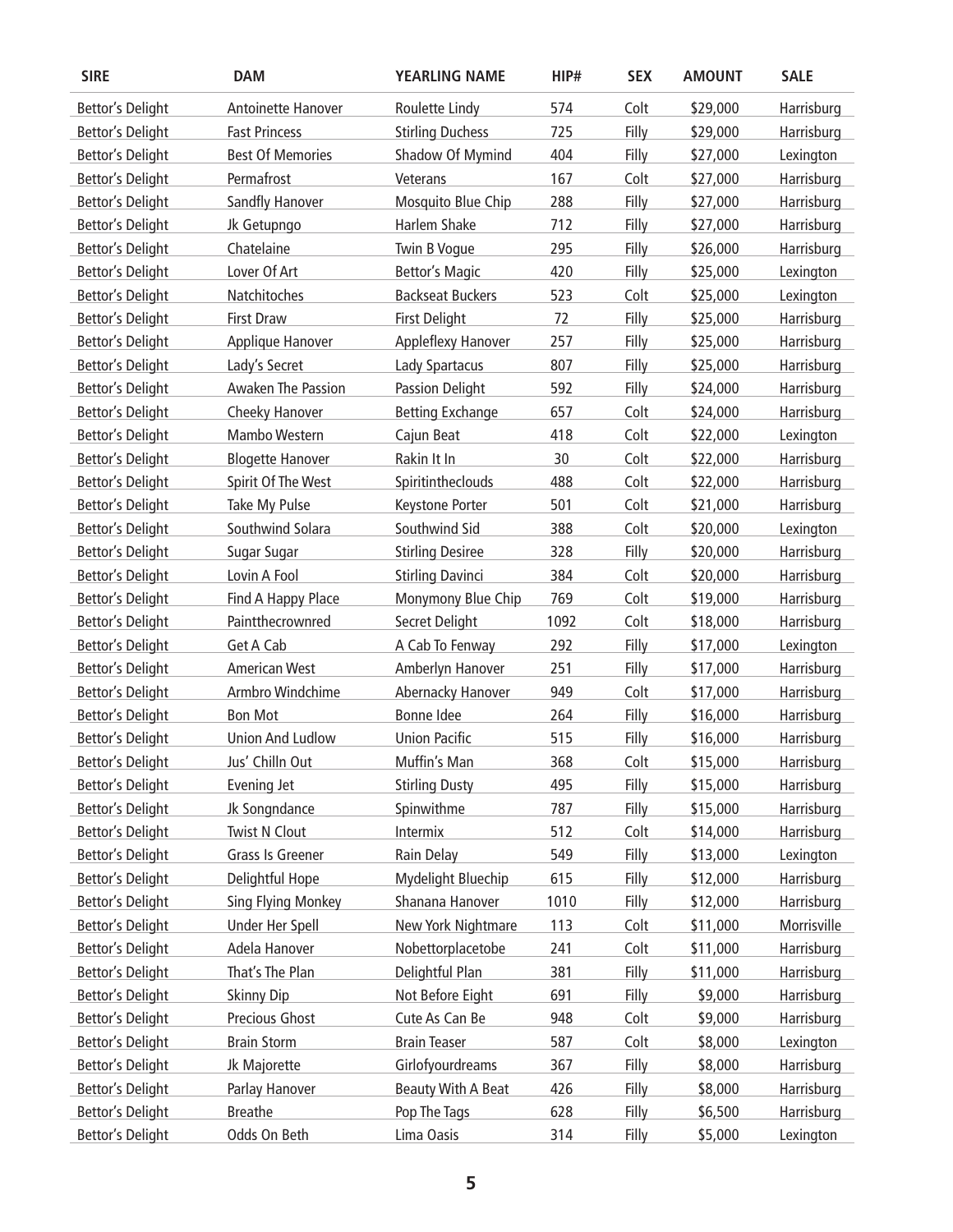| <b>SIRE</b>             | <b>DAM</b>              | <b>YEARLING NAME</b>      | HIP# | <b>SEX</b>             | <b>AMOUNT</b> | <b>SALE</b> |
|-------------------------|-------------------------|---------------------------|------|------------------------|---------------|-------------|
| <b>Bettor's Delight</b> | My Little Art           | <b>Snow Patrol</b>        | 147  | Colt                   | \$5,000       | Harrisburg  |
| <b>Bettor's Delight</b> | Madura                  | Madura's Delight          | 628  | Filly                  | \$4,000       | Lexington   |
|                         |                         |                           |      | TOTAL (88) \$3,046,500 |               |             |
|                         |                         |                           |      | \$34,619               | Average       |             |
| Big Apple Deli          | Highwaytoheaven         | <b>Steuben Cornelius</b>  | 40   | Colt                   | \$6,000       | Morrisville |
|                         |                         |                           |      | TOTAL (1)              | \$6,000       |             |
|                         |                         |                           |      | \$6,000                | Average       |             |
| Cash Hall               | Rucoucou                | Sweet Hana T              | 629  | Filly                  | \$27,000      | Lexington   |
| Cash Hall               | Fun For Us              | Cashin Fashion            | 737  | Filly                  | \$25,000      | Harrisburg  |
| Cash Hall               | China Victory           | Cash Dynasty              | 6    | Filly                  | \$20,000      | Morrisville |
| Cash Hall               | Ann's Promise           | Stoneridge                | 130  | Filly                  | \$20,000      | Morrisville |
| Cash Hall               | Someway                 | Sadie Someway             | 96   | Filly                  | \$15,000      | Morrisville |
| Cash Hall               | Agra                    | Grace E Cash              | 101  | Filly                  | \$15,000      | Morrisville |
| Cash Hall               | Sienna                  | Betcha                    | 92   | Filly                  | \$7,000       | Morrisville |
| Cash Hall               | Minnesota Chelsea       | <b>Conned Again</b>       | 71   | Filly                  | \$6,500       | Morrisville |
| Cash Hall               | Armbro Whisper          | <b>Steuben Miss Kitty</b> | 132  | Filly                  | \$6,500       | Morrisville |
| Cash Hall               | Hopeful Gigi            | Apretension               | 43   | Colt                   | \$6,000       | Morrisville |
| Cash Hall               | Streaker                | Carmela Cash              | 127  | Filly                  | \$6,000       | Morrisville |
| Cash Hall               | Wellesley               | T R Winston               | 117  | Colt                   | \$4,000       | Morrisville |
| Cash Hall               | O U Girls               | Leemark's Cash            | 79   | Colt                   | \$3,500       | Morrisville |
| Cash Hall               | Winners Only            | Hall In The Cash          | 119  | Colt                   | \$3,500       | Morrisville |
| Cash Hall               | <b>Woman Power</b>      | <b>Untangled Cash</b>     | 120  | Filly                  | \$2,000       | Morrisville |
|                         |                         |                           |      | TOTAL (15)             | \$167,000     |             |
|                         |                         |                           |      | \$11,133               | Average       |             |
| <b>Conway Hall</b>      | Lady Marian             | Raptureblisterburn        | 14   | Filly                  | \$120,000     | Harrisburg  |
| <b>Conway Hall</b>      | Angelholm Hanover       | Soulshout                 | 570  | Colt                   | \$105,000     | Harrisburg  |
| <b>Conway Hall</b>      | Dear Abs                | Workout Wonder            | 298  | Colt                   | \$70,000      | Lexington   |
| Conway Hall             | If And Only If          | Only My Way               | 539  | Colt                   | \$70,000      | Lexington   |
| <b>Conway Hall</b>      | Habit's Best            | Habitat                   | 356  | Colt                   | \$50,000      | Lexington   |
| <b>Conway Hall</b>      | <b>Bourbon Belle</b>    | Allerage Belle            | 33   | Filly                  | \$50,000      | Harrisburg  |
| <b>Conway Hall</b>      | Pacific Photo           | Drinksforthehouse         | 924  | Colt                   | \$47,000      | Harrisburg  |
| Conway Hall             | Social Image            | Commentary                | 312  | Colt                   | \$35,000      | Lexington   |
| <b>Conway Hall</b>      | Take The Plunge         | <b>Big Splash</b>         | 1054 | Colt                   | \$33,000      | Harrisburg  |
| <b>Conway Hall</b>      | Passport To Love        | Nicholas Kemp             | 495  | Colt                   | \$32,000      | Lexington   |
| <b>Conway Hall</b>      | Woodshopper             | Tootsie Bi                | 524  | Filly                  | \$30,000      | Lexington   |
| Conway Hall             | Spin The Planet         | <b>Global Revolution</b>  | 98   | Colt                   | \$30,000      | Morrisville |
| <b>Conway Hall</b>      | <b>About Half Quick</b> | <b>Quick Hall</b>         | 554  | Filly                  | \$30,000      | Harrisburg  |
| <b>Conway Hall</b>      | Goal's Gal              | <b>Gifted Girl</b>        | 746  | Filly                  | \$30,000      | Harrisburg  |
| <b>Conway Hall</b>      | Mouche Hanover          | Mouchalicious             | 877  | Filly                  | \$29,000      | Harrisburg  |
| <b>Conway Hall</b>      | Ashley's Carousel       | Scarlatti                 | 265  | Colt                   | \$28,000      | Harrisburg  |
| <b>Conway Hall</b>      | Garbo Hanover           | Garbo Talks               | 28   | Filly                  | \$26,000      | Morrisville |
| <b>Conway Hall</b>      | <b>Beach Magic</b>      | <b>Magic City</b>         | 455  | <b>Filly</b>           | \$25,000      | Lexington   |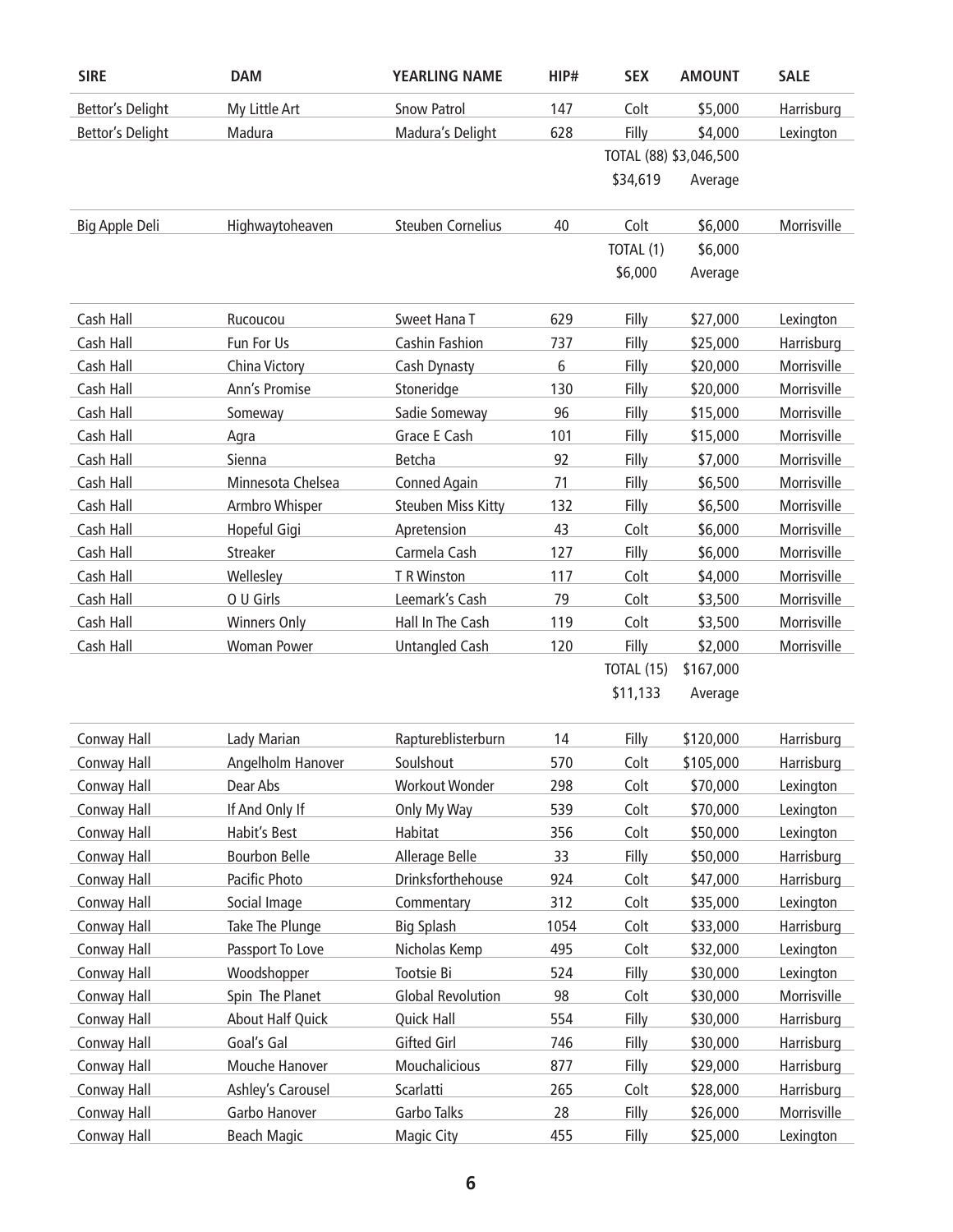| <b>SIRE</b>         | <b>DAM</b>                     | <b>YEARLING NAME</b>   | HIP# | <b>SEX</b>             | <b>AMOUNT</b>        | <b>SALE</b> |
|---------------------|--------------------------------|------------------------|------|------------------------|----------------------|-------------|
| Conway Hall         | Natashas Kiss                  | Diamondsinthesky       | 460  | Filly                  | \$23,000             | Lexington   |
| Conway Hall         | Nirvana Blue Chip              | Vivaldi                | 894  | Colt                   | \$23,000             | Harrisburg  |
| Conway Hall         | Winbak Roberta                 | <b>Country Chic</b>    | 385  | Filly                  | \$22,000             | Lexington   |
| Conway Hall         | Showpiece                      | Vegas Gal              | 593  | Filly                  | \$22,000             | Lexington   |
| Conway Hall         | <b>Sweater Weather</b>         | Seasonal Advice        | 1046 | Colt                   | \$22,000             | Harrisburg  |
| Conway Hall         | Socksy's Sister                | Hall In My Sock        | 95   | Filly                  | \$21,000             | Morrisville |
| Conway Hall         | Headintheclouds                | <b>Heading Home</b>    | 351  | Filly                  | \$20,000             | Harrisburg  |
| Conway Hall         | Rose Run Exotic                | Pier Ho Exotic         | 89   | Colt                   | \$19,000             | Morrisville |
| Conway Hall         | In To Me                       | She's So Into Me       | 619  | Filly                  | \$17,000             | Lexington   |
| Conway Hall         | Nowerland Hana                 | Flyhawk Cinderella     | 36   | Filly                  | \$15,000             | Morrisville |
| Conway Hall         | Sierra Maid                    | T R Connor             | 93   | Colt                   | \$14,000             | Morrisville |
| <b>Conway Hall</b>  | Gulfstream It                  | <b>Twilight Bi</b>     | 84   | Colt                   | \$14,000             | Harrisburg  |
| Conway Hall         | <b>Take Credit</b>             | Lima Time              | 657  | Filly                  | \$13,000             | Lexington   |
| Conway Hall         | Oaklea Quill                   | He's A Classy T        | 696  | Colt                   | \$13,000             | Lexington   |
| Conway Hall         | Ali's Cat                      | <b>Aimez Vous Hall</b> | 14   | Filly                  | \$12,000             | Lexington   |
| Conway Hall         | <b>Winged Victory</b>          | Carrier                | 540  | Colt                   | \$10,000             | Lexington   |
| Conway Hall         | Lissome Hanover                | Lew's Baby             | 61   | Filly                  | \$10,000             | Morrisville |
| Conway Hall         | <b>Bronx Cheer</b>             | No Pawpurrazzi         | 631  | Colt                   | \$8,500              | Harrisburg  |
| Conway Hall         | Candidcamerakosmos             | Photo Message          | 638  | Filly                  | \$8,000              | Lexington   |
| Conway Hall         | Athena                         | Rhea                   | 620  | Filly                  | \$6,000              | Lexington   |
| Conway Hall         | Be A Babe                      | <b>Steuben Willie</b>  | 661  | Colt                   | \$5,000              | Lexington   |
|                     |                                |                        |      | TOTAL (39) \$1,157,500 |                      |             |
|                     |                                |                        |      | \$29,679               | Average              |             |
| <b>CR Excalibur</b> | Nowhere Fast                   | Everywhere Fast        | 78   | Colt                   | \$21,000             | Morrisville |
| <b>CR Excalibur</b> | Spring Lane Joanie             | Springtime Rose        | 1031 | Filly                  | \$16,000             | Harrisburg  |
| <b>CR Excalibur</b> | Maggie's Legacy                | Maggie's Brand         | 64   | Filly                  | \$9,000              | Morrisville |
| <b>CR Excalibur</b> | <b>Overnight Rail</b>          | <b>Rail Carrier</b>    | 80   | Filly                  | \$8,000              | Morrisville |
|                     |                                |                        |      | TOTAL (4)              | \$54,000             |             |
|                     |                                |                        |      | \$13,500               | Average              |             |
| Crazed              | Reven Crown                    | Monarch Bluechip       | 1003 | Colt                   | \$90,000             | Harrisburg  |
| Crazed              | <b>Maple Frosting</b>          | Sugarmakesmecrazy      | 126  | Colt                   | \$80,000             | Harrisburg  |
| Crazed              | Southwind Catlin               | Make It Blue Chip      | 358  | Filly                  | \$50,000             | Harrisburg  |
| Crazed              | Keystone Shana                 | Kane K Hanover         | 462  | Colt                   | \$47,000             | Harrisburg  |
| Crazed              | Sirenuse                       | Mythology Bluechip     | 1080 | Colt                   | \$45,000             | Harrisburg  |
| Crazed              | Lindy Of My Dreams             | Night Terror Lindy     | 379  | Colt                   | \$40,000             | Harrisburg  |
| Crazed              | <b>Heather Weather</b>         | Awholelottacrazy       | 69   | Colt                   | \$33,000             | Morrisville |
| Crazed              | <b>Englischer Garten</b>       | Erister Hanover        | 327  | Colt                   | \$30,000             | Harrisburg  |
| Crazed              | Crown N Lindy                  | Divine Lindy           | 307  | Colt                   | \$26,000             | Harrisburg  |
| Crazed              | Down Goes Debbie               | Mo Titos Blue Chip     | 621  | Filly                  | \$25,000             | Harrisburg  |
|                     |                                | Via Dream              | 76   | Colt                   |                      | Morrisville |
| Crazed<br>Crazed    | New Money<br><b>Strong Tea</b> | <b>Moonshine Balls</b> | 492  | Colt                   | \$24,000<br>\$24,000 | Harrisburg  |
| Crazed              | Lindy Loves Candy              | Sweet Like Lindy       | 820  | Colt                   | \$20,000             | Harrisburg  |
| Crazed              | Banza Hanover                  | Kamikaze Lindy         | 601  | Colt                   |                      | Harrisburg  |
|                     |                                |                        |      |                        | \$19,000             |             |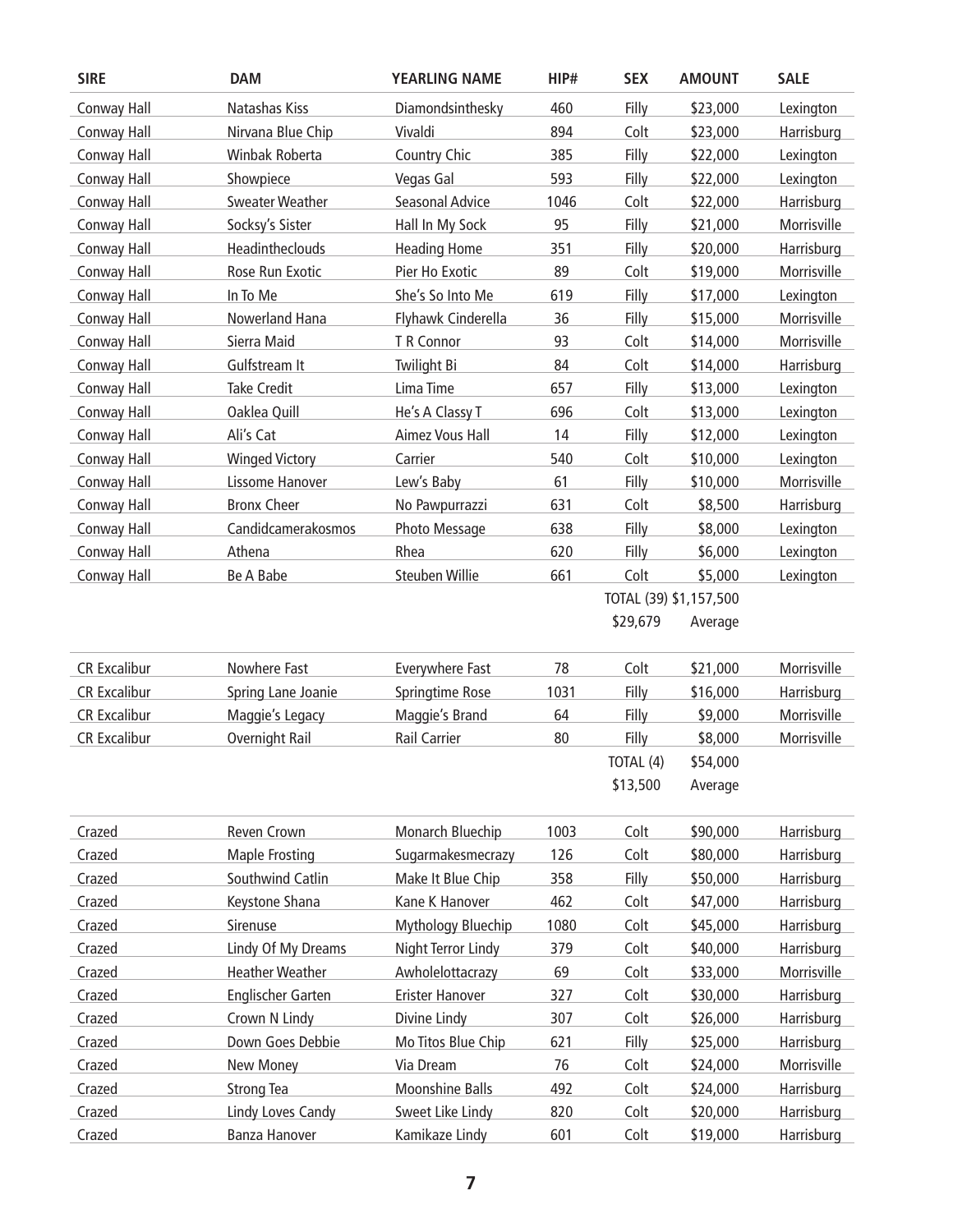| <b>SIRE</b>          | <b>DAM</b>                | <b>YEARLING NAME</b>   | HIP# | <b>SEX</b>        | <b>AMOUNT</b> | <b>SALE</b> |
|----------------------|---------------------------|------------------------|------|-------------------|---------------|-------------|
| Crazed               | <b>Blueridge Elegante</b> | Crazy Blue             | 622  | Colt              | \$19,000      | Harrisburg  |
| Crazed               | Lasta Shasta              | <b>Crazy Fast</b>      | 809  | Filly             | \$19,000      | Harrisburg  |
| Crazed               | Nana'S Best               | <b>Lindy Land</b>      | 886  | Filly             | \$19,000      | Harrisburg  |
| Crazed               | Victoria Volo             | No Attachment          | 690  | Colt              | \$18,000      | Lexington   |
| Crazed               | Kennie Blue Chip          | Marquis Blue Chip      | 31   | Filly             | \$15,000      | Morrisville |
| Crazed               | <b>Dusty Girl</b>         | Dust In Your Eyes      | 20   | Filly             | \$14,000      | Morrisville |
| Crazed               | Cold Toes                 | Vignesh                | 672  | Colt              | \$14,000      | Harrisburg  |
| Crazed               | Live Moni                 | Crazy About Moni       | 744  | Colt              | \$14,000      | Harrisburg  |
| Crazed               | <b>Celebrity Kandy</b>    | Kandy Krush            | 521  | Filly             | \$13,000      | Lexington   |
| Crazed               | Sandra Victory            | Santa Fe Volo          | 579  | Colt              | \$13,000      | Lexington   |
| Crazed               | My Lady Lindy             | Lindys Crazy Lady      | 884  | Filly             | \$13,000      | Harrisburg  |
| Crazed               | Valley Aryanna            | Eyes For You           | 1086 | Filly             | \$13,000      | Harrisburg  |
| Crazed               | In The Air                | Crazy George           | 47   | Colt              | \$12,000      | Morrisville |
| Crazed               | Ur Theonethatiwant        | Crazy Fiona            | 533  | Filly             | \$11,000      | Lexington   |
| Crazed               | Video                     | <b>Gone Viral</b>      | 600  | Colt              | \$11,000      | Lexington   |
| Crazed               | <b>Classical Motion</b>   | Crazy Marmaduke        | 33   | Colt              | \$11,000      | Morrisville |
| Crazed               | No Pan No Gain            | <b>Crazy Wow</b>       | 484  | Colt              | \$10,000      | Lexington   |
| Crazed               | Keystone Vi Va            | <b>Bundle Me Up</b>    | 1098 | Colt              | \$10,000      | Harrisburg  |
| Crazed               | Giza                      | Lindys Love Affair     | 827  | Filly             | \$9,500       | Harrisburg  |
| Crazed               | C'est Chez                | <b>Fusiform Gyrus</b>  | 549  | Colt              | \$9,000       | Harrisburg  |
| Crazed               | Lindy On My Mind          | Out Of My Mind         | 821  | Filly             | \$9,000       | Harrisburg  |
| Crazed               | Peppermint Kissed         | Oh Please              | 81   | Filly             | \$7,000       | Morrisville |
| Crazed               | Kindling                  | Prolly A Martha        | 796  | Filly             | \$6,000       | Harrisburg  |
| Crazed               | Lady Cayster              | Here Comes Chester     | 802  | Colt              | \$6,000       | Harrisburg  |
| Crazed               | <b>Vapor Rises</b>        | It's Me Raylee         | 569  | Filly             | \$5,000       | Lexington   |
| Crazed               | Vintage Yankee            | Crazed'N Confused      | 602  | Filly             | \$5,000       | Lexington   |
| Crazed               | Roux Hanover              | Saint Misbehavin'      | 980  | Filly             | \$4,500       | Harrisburg  |
| Crazed               | Tresbien Volo             | <b>Trueluck Volo</b>   | 442  | Filly             | \$3,000       | Lexington   |
| Crazed               | <b>Stay True To You</b>   | Iwillalwaysloveu       | 631  | Filly             | \$3,000       | Lexington   |
| Crazed               | Mark Ye Well              | <b>Full Measure</b>    | 645  | Filly             | \$3,000       | Lexington   |
| Crazed               | Ada Girl                  | Way To Go Girl         | 555  | Filly             | \$2,500       | Harrisburg  |
| Crazed               | Celia Bleue               | <b>Tango Pirate</b>    | 678  | Colt              | \$2,000       | Lexington   |
| Crazed               | <b>Charlotte Alber</b>    | <b>Coliary Hanover</b> | 294  | Filly             | \$1,500       | Harrisburg  |
|                      |                           |                        |      | <b>TOTAL (47)</b> | \$878,000     |             |
|                      |                           |                        |      | \$18,681          | Average       |             |
| <b>Credit Winner</b> | Starcelona                | Madrid                 | 64   | Colt              | \$260,000     | Lexington   |
| <b>Credit Winner</b> | Armbro Deja Vu            | Katniss                | 108  | Filly             | \$260,000     | Harrisburg  |
| <b>Credit Winner</b> | Amber Fire Hanover        | <b>Fire Permit</b>     | 189  | Colt              | \$230,000     | Harrisburg  |
| <b>Credit Winner</b> | Satin Pillows             | Off To Bed             | 187  | Colt              | \$185,000     | Harrisburg  |
| <b>Credit Winner</b> | Margarita Momma           | Marquis Volo           | 38   | Colt              | \$180,000     | Lexington   |
| <b>Credit Winner</b> | Yalta Hanover             | Darden                 | 91   | Colt              | \$165,000     | Lexington   |
| <b>Credit Winner</b> | Ladylind                  | Lady Winona            | 106  | Filly             | \$155,000     | Harrisburg  |
| <b>Credit Winner</b> | Viva Las Lindy            | Crazy Beautiful        | 100  | Filly             | \$140,000     | Lexington   |
| <b>Credit Winner</b> | <b>Vivica Hall</b>        | Give Me The Credit     | 192  | Filly             | \$120,000     | Lexington   |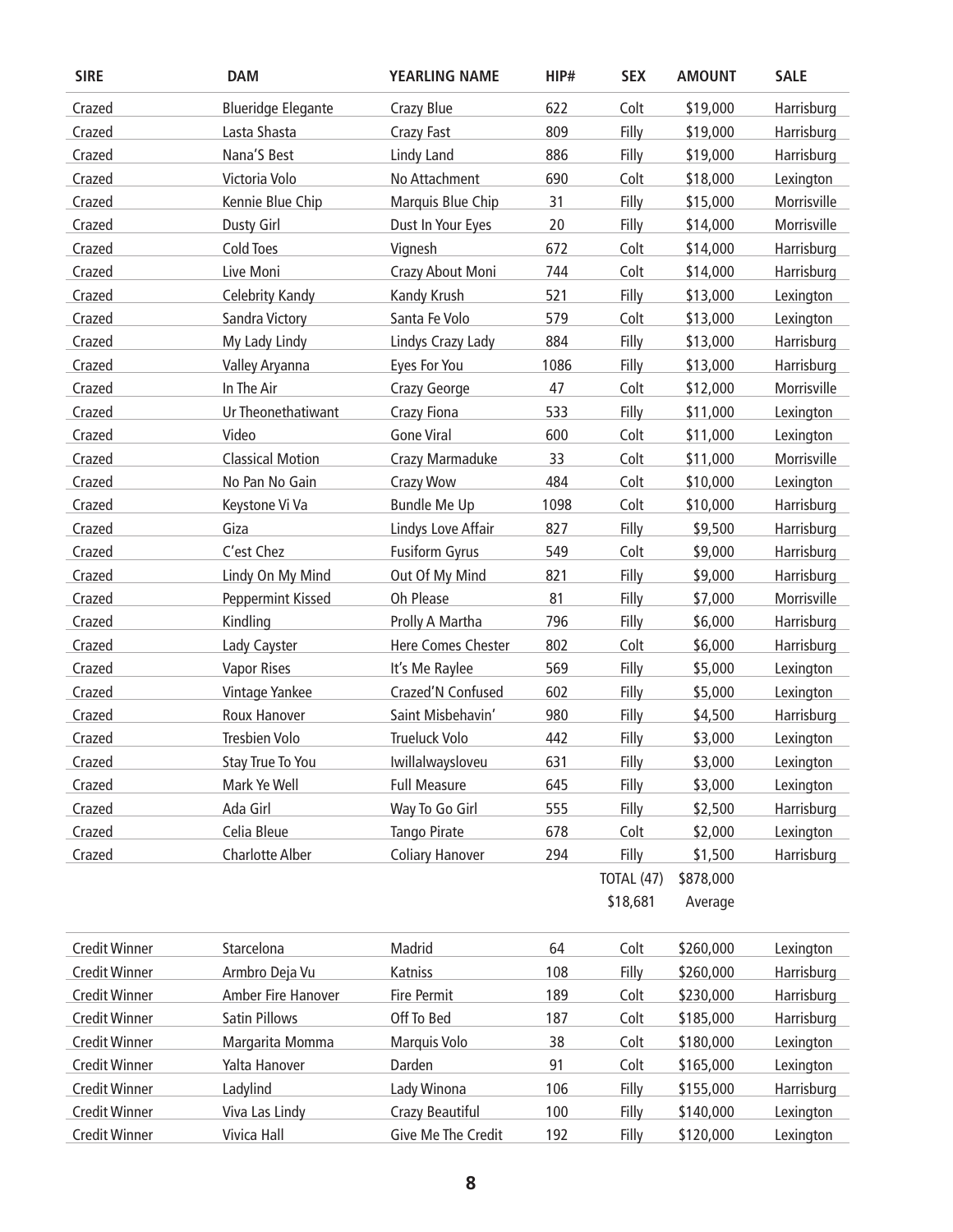| <b>Credit Winner</b><br>Dornello<br>59<br>\$120,000<br>Day Man Hanover<br>Colt<br>Harrisburg<br>Religulous<br>Colt<br><b>Credit Winner</b><br>Sacreligulous<br>79<br>\$120,000<br>Harrisburg<br><b>Credit Winner</b><br>Are You Ready<br>Abir Hanover<br>63<br>Colt<br>\$100,000<br>Lexington<br><b>Credit Winner</b><br>Repititions<br>Stonebridge Credit<br>122<br>Colt<br>\$100,000<br>Lexington<br><b>Credit Winner</b><br>Vallaire<br>Snug Harbour<br>81<br>Colt<br>\$95,000<br>Lexington<br><b>Twain Drive</b><br>527<br>Colt<br><b>Credit Winner</b><br>What's Your Name<br>\$90,000<br>Harrisburg<br><b>Credit Winner</b><br>Queen Of The Moor<br>Morcredit Bluechip<br>Filly<br>Harrisburg<br>77<br>\$87,000<br>Temple Of Heaven<br>251<br><b>Credit Winner</b><br>Seven Heavens<br>Filly<br>\$72,000<br>Lexington<br><b>Credit Winner</b><br>New Hampshire Girl<br>Maine Boy Bluechip<br>223<br>\$70,000<br>Colt<br>Lexington<br>Disco Winner<br>401<br><b>Credit Winner</b><br>Colt<br>\$65,000<br>Zinger<br>Lexington<br><b>Credit Winner</b><br>Maestro Blue Chip<br>457<br>Colt<br>Harrisburg<br>Up Front Hotsey<br>\$65,000<br><b>Credit Winner</b><br>Four Starz Lindy<br><b>Terror Watch</b><br>143<br>Colt<br>\$62,000<br>Harrisburg<br><b>Clarice Marie</b><br>Filly<br><b>Credit Winner</b><br>Carmenooch<br>17<br>\$60,000<br>Lexington<br><b>Credit Winner</b><br><b>Royal Versailles</b><br><b>Bon Appetit</b><br>452<br>Filly<br>\$57,000<br>Harrisburg<br><b>Credit Winner</b><br>Mimosa Lindy<br>Skinny Girl Lindy<br>166<br>Filly<br>\$55,000<br>Lexington<br><b>Credit Winner</b><br><b>Wedding Dress</b><br><b>Waiting Room</b><br>525<br>Filly<br>Harrisburg<br>\$52,000<br><b>Credit Winner</b><br>A Starlet Born<br><b>Star Treatment</b><br>145<br>Colt<br>\$50,000<br>Lexington<br>262<br>Filly<br><b>Credit Winner</b><br>A Moment Too Soon<br>Henni<br>\$50,000<br>Lexington<br><b>Credit Winner</b><br><b>Ens Curious</b><br>66<br>Colt<br>Harrisburg<br>\$50,000<br>Progression<br>Jericho<br><b>Credit Winner</b><br>Just In Time<br>369<br>Colt<br>\$50,000<br>Harrisburg<br><b>Credit Winner</b><br><b>Scottish Starlet</b><br><b>Stirling Debutant</b><br>188<br>Filly<br>\$47,000<br>Harrisburg<br>Armbro Vivian<br><b>Credit Winner</b><br>Kaliska<br>521<br>Filly<br>\$47,000<br>Harrisburg<br><b>Credit Winner</b><br>Jewel Ave<br>Jaeburn Hanover<br>97<br>Colt<br>\$40,000<br>Harrisburg<br><b>Credit Winner</b><br>Don't Wait Up<br>329<br>Filly<br>\$40,000<br>Harrisburg<br>Fabulous Kemp<br><b>Fiscal Cliff</b><br><b>Credit Winner</b><br><b>Trotting For Fun</b><br>1075<br>Colt<br>\$36,000<br>Harrisburg<br>Filly<br>Harrisbur<br><b>Credit Winner</b><br>Astraea Hanover<br>Abiona Hanover<br>588<br>\$35,000<br><b>Credit Winner</b><br><b>Stirling Dervish</b><br>40<br>Filly<br>\$30,000<br>Arch Magic<br>Lexington<br><b>Credit Winner</b><br>338<br>Filly<br>\$30,000<br>Harrisburg<br>Gaytanes<br>Layaway<br>Sammy De Vie<br>On Broadway De Vie<br>280<br>\$27,000<br>Lexington<br><b>Credit Winner</b><br>Colt<br><b>Beyond Blue</b><br>Colt<br><b>Credit Winner</b><br>Home'N Dry<br>27<br>\$19,000<br>Harrisburg<br>Flourescent<br>Blintz<br><b>Credit Winner</b><br>462<br>Filly<br>\$15,000<br>Lexington<br>Jewels Galore<br>Jewels In Hock<br><b>Credit Winner</b><br>483<br>Filly<br>\$14,000<br>Lexington<br>Souffle Hanover<br><b>Stirling Dorinda</b><br><b>Credit Winner</b><br>342<br>Filly<br>\$12,000<br>Harrisburg<br><b>Credit Winner</b><br>Ya Ya Lindy<br>Morrisville<br>Yolo Lindy<br>121<br>Filly<br>\$11,000<br><b>Homefortheholidays</b><br><b>Holiday Heart</b><br><b>Credit Winner</b><br>764<br>Filly<br>\$7,000<br>Harrisburg<br>TOTAL (44) \$3,575,000<br>\$81,250<br>Average<br>Tiburon Jane<br>1058<br>Filly<br>\$10,000<br>Harrisburg<br>Dream Away<br>Dreamy Jane<br>Latin Liftoff<br><b>Liftoff Away</b><br>58<br>\$9,500<br>Morrisville<br>Dream Away<br>Colt<br>TOTAL (2)<br>\$19,500<br>\$9,750<br>Average<br>Sakura Hanover<br>If I Can Dream<br>We Think Alike<br>230<br>Colt<br>\$90,000<br>Lexington<br>Cantbuymehappiness<br>If I Can Dream<br>Yes You Can<br>Filly<br>117<br>\$40,000<br>Lexington | <b>SIRE</b> | <b>DAM</b> | <b>YEARLING NAME</b> | HIP# | <b>SEX</b> | <b>AMOUNT</b> | <b>SALE</b> |
|------------------------------------------------------------------------------------------------------------------------------------------------------------------------------------------------------------------------------------------------------------------------------------------------------------------------------------------------------------------------------------------------------------------------------------------------------------------------------------------------------------------------------------------------------------------------------------------------------------------------------------------------------------------------------------------------------------------------------------------------------------------------------------------------------------------------------------------------------------------------------------------------------------------------------------------------------------------------------------------------------------------------------------------------------------------------------------------------------------------------------------------------------------------------------------------------------------------------------------------------------------------------------------------------------------------------------------------------------------------------------------------------------------------------------------------------------------------------------------------------------------------------------------------------------------------------------------------------------------------------------------------------------------------------------------------------------------------------------------------------------------------------------------------------------------------------------------------------------------------------------------------------------------------------------------------------------------------------------------------------------------------------------------------------------------------------------------------------------------------------------------------------------------------------------------------------------------------------------------------------------------------------------------------------------------------------------------------------------------------------------------------------------------------------------------------------------------------------------------------------------------------------------------------------------------------------------------------------------------------------------------------------------------------------------------------------------------------------------------------------------------------------------------------------------------------------------------------------------------------------------------------------------------------------------------------------------------------------------------------------------------------------------------------------------------------------------------------------------------------------------------------------------------------------------------------------------------------------------------------------------------------------------------------------------------------------------------------------------------------------------------------------------------------------------------------------------------------------------------------------------------------------------------------------------------------------------------------------------------------------------------------------------------------------------------------------------------------------------------------------------------------------------------------------------------------------------------------------------------------------------------------------------------------------------------------------------------------------------------------------------------------------------------------------------------------------------------------------------------------------------------------------------------------------------------------------------------|-------------|------------|----------------------|------|------------|---------------|-------------|
|                                                                                                                                                                                                                                                                                                                                                                                                                                                                                                                                                                                                                                                                                                                                                                                                                                                                                                                                                                                                                                                                                                                                                                                                                                                                                                                                                                                                                                                                                                                                                                                                                                                                                                                                                                                                                                                                                                                                                                                                                                                                                                                                                                                                                                                                                                                                                                                                                                                                                                                                                                                                                                                                                                                                                                                                                                                                                                                                                                                                                                                                                                                                                                                                                                                                                                                                                                                                                                                                                                                                                                                                                                                                                                                                                                                                                                                                                                                                                                                                                                                                                                                                                                                                            |             |            |                      |      |            |               |             |
|                                                                                                                                                                                                                                                                                                                                                                                                                                                                                                                                                                                                                                                                                                                                                                                                                                                                                                                                                                                                                                                                                                                                                                                                                                                                                                                                                                                                                                                                                                                                                                                                                                                                                                                                                                                                                                                                                                                                                                                                                                                                                                                                                                                                                                                                                                                                                                                                                                                                                                                                                                                                                                                                                                                                                                                                                                                                                                                                                                                                                                                                                                                                                                                                                                                                                                                                                                                                                                                                                                                                                                                                                                                                                                                                                                                                                                                                                                                                                                                                                                                                                                                                                                                                            |             |            |                      |      |            |               |             |
|                                                                                                                                                                                                                                                                                                                                                                                                                                                                                                                                                                                                                                                                                                                                                                                                                                                                                                                                                                                                                                                                                                                                                                                                                                                                                                                                                                                                                                                                                                                                                                                                                                                                                                                                                                                                                                                                                                                                                                                                                                                                                                                                                                                                                                                                                                                                                                                                                                                                                                                                                                                                                                                                                                                                                                                                                                                                                                                                                                                                                                                                                                                                                                                                                                                                                                                                                                                                                                                                                                                                                                                                                                                                                                                                                                                                                                                                                                                                                                                                                                                                                                                                                                                                            |             |            |                      |      |            |               |             |
|                                                                                                                                                                                                                                                                                                                                                                                                                                                                                                                                                                                                                                                                                                                                                                                                                                                                                                                                                                                                                                                                                                                                                                                                                                                                                                                                                                                                                                                                                                                                                                                                                                                                                                                                                                                                                                                                                                                                                                                                                                                                                                                                                                                                                                                                                                                                                                                                                                                                                                                                                                                                                                                                                                                                                                                                                                                                                                                                                                                                                                                                                                                                                                                                                                                                                                                                                                                                                                                                                                                                                                                                                                                                                                                                                                                                                                                                                                                                                                                                                                                                                                                                                                                                            |             |            |                      |      |            |               |             |
|                                                                                                                                                                                                                                                                                                                                                                                                                                                                                                                                                                                                                                                                                                                                                                                                                                                                                                                                                                                                                                                                                                                                                                                                                                                                                                                                                                                                                                                                                                                                                                                                                                                                                                                                                                                                                                                                                                                                                                                                                                                                                                                                                                                                                                                                                                                                                                                                                                                                                                                                                                                                                                                                                                                                                                                                                                                                                                                                                                                                                                                                                                                                                                                                                                                                                                                                                                                                                                                                                                                                                                                                                                                                                                                                                                                                                                                                                                                                                                                                                                                                                                                                                                                                            |             |            |                      |      |            |               |             |
|                                                                                                                                                                                                                                                                                                                                                                                                                                                                                                                                                                                                                                                                                                                                                                                                                                                                                                                                                                                                                                                                                                                                                                                                                                                                                                                                                                                                                                                                                                                                                                                                                                                                                                                                                                                                                                                                                                                                                                                                                                                                                                                                                                                                                                                                                                                                                                                                                                                                                                                                                                                                                                                                                                                                                                                                                                                                                                                                                                                                                                                                                                                                                                                                                                                                                                                                                                                                                                                                                                                                                                                                                                                                                                                                                                                                                                                                                                                                                                                                                                                                                                                                                                                                            |             |            |                      |      |            |               |             |
|                                                                                                                                                                                                                                                                                                                                                                                                                                                                                                                                                                                                                                                                                                                                                                                                                                                                                                                                                                                                                                                                                                                                                                                                                                                                                                                                                                                                                                                                                                                                                                                                                                                                                                                                                                                                                                                                                                                                                                                                                                                                                                                                                                                                                                                                                                                                                                                                                                                                                                                                                                                                                                                                                                                                                                                                                                                                                                                                                                                                                                                                                                                                                                                                                                                                                                                                                                                                                                                                                                                                                                                                                                                                                                                                                                                                                                                                                                                                                                                                                                                                                                                                                                                                            |             |            |                      |      |            |               |             |
|                                                                                                                                                                                                                                                                                                                                                                                                                                                                                                                                                                                                                                                                                                                                                                                                                                                                                                                                                                                                                                                                                                                                                                                                                                                                                                                                                                                                                                                                                                                                                                                                                                                                                                                                                                                                                                                                                                                                                                                                                                                                                                                                                                                                                                                                                                                                                                                                                                                                                                                                                                                                                                                                                                                                                                                                                                                                                                                                                                                                                                                                                                                                                                                                                                                                                                                                                                                                                                                                                                                                                                                                                                                                                                                                                                                                                                                                                                                                                                                                                                                                                                                                                                                                            |             |            |                      |      |            |               |             |
|                                                                                                                                                                                                                                                                                                                                                                                                                                                                                                                                                                                                                                                                                                                                                                                                                                                                                                                                                                                                                                                                                                                                                                                                                                                                                                                                                                                                                                                                                                                                                                                                                                                                                                                                                                                                                                                                                                                                                                                                                                                                                                                                                                                                                                                                                                                                                                                                                                                                                                                                                                                                                                                                                                                                                                                                                                                                                                                                                                                                                                                                                                                                                                                                                                                                                                                                                                                                                                                                                                                                                                                                                                                                                                                                                                                                                                                                                                                                                                                                                                                                                                                                                                                                            |             |            |                      |      |            |               |             |
|                                                                                                                                                                                                                                                                                                                                                                                                                                                                                                                                                                                                                                                                                                                                                                                                                                                                                                                                                                                                                                                                                                                                                                                                                                                                                                                                                                                                                                                                                                                                                                                                                                                                                                                                                                                                                                                                                                                                                                                                                                                                                                                                                                                                                                                                                                                                                                                                                                                                                                                                                                                                                                                                                                                                                                                                                                                                                                                                                                                                                                                                                                                                                                                                                                                                                                                                                                                                                                                                                                                                                                                                                                                                                                                                                                                                                                                                                                                                                                                                                                                                                                                                                                                                            |             |            |                      |      |            |               |             |
|                                                                                                                                                                                                                                                                                                                                                                                                                                                                                                                                                                                                                                                                                                                                                                                                                                                                                                                                                                                                                                                                                                                                                                                                                                                                                                                                                                                                                                                                                                                                                                                                                                                                                                                                                                                                                                                                                                                                                                                                                                                                                                                                                                                                                                                                                                                                                                                                                                                                                                                                                                                                                                                                                                                                                                                                                                                                                                                                                                                                                                                                                                                                                                                                                                                                                                                                                                                                                                                                                                                                                                                                                                                                                                                                                                                                                                                                                                                                                                                                                                                                                                                                                                                                            |             |            |                      |      |            |               |             |
|                                                                                                                                                                                                                                                                                                                                                                                                                                                                                                                                                                                                                                                                                                                                                                                                                                                                                                                                                                                                                                                                                                                                                                                                                                                                                                                                                                                                                                                                                                                                                                                                                                                                                                                                                                                                                                                                                                                                                                                                                                                                                                                                                                                                                                                                                                                                                                                                                                                                                                                                                                                                                                                                                                                                                                                                                                                                                                                                                                                                                                                                                                                                                                                                                                                                                                                                                                                                                                                                                                                                                                                                                                                                                                                                                                                                                                                                                                                                                                                                                                                                                                                                                                                                            |             |            |                      |      |            |               |             |
|                                                                                                                                                                                                                                                                                                                                                                                                                                                                                                                                                                                                                                                                                                                                                                                                                                                                                                                                                                                                                                                                                                                                                                                                                                                                                                                                                                                                                                                                                                                                                                                                                                                                                                                                                                                                                                                                                                                                                                                                                                                                                                                                                                                                                                                                                                                                                                                                                                                                                                                                                                                                                                                                                                                                                                                                                                                                                                                                                                                                                                                                                                                                                                                                                                                                                                                                                                                                                                                                                                                                                                                                                                                                                                                                                                                                                                                                                                                                                                                                                                                                                                                                                                                                            |             |            |                      |      |            |               |             |
|                                                                                                                                                                                                                                                                                                                                                                                                                                                                                                                                                                                                                                                                                                                                                                                                                                                                                                                                                                                                                                                                                                                                                                                                                                                                                                                                                                                                                                                                                                                                                                                                                                                                                                                                                                                                                                                                                                                                                                                                                                                                                                                                                                                                                                                                                                                                                                                                                                                                                                                                                                                                                                                                                                                                                                                                                                                                                                                                                                                                                                                                                                                                                                                                                                                                                                                                                                                                                                                                                                                                                                                                                                                                                                                                                                                                                                                                                                                                                                                                                                                                                                                                                                                                            |             |            |                      |      |            |               |             |
|                                                                                                                                                                                                                                                                                                                                                                                                                                                                                                                                                                                                                                                                                                                                                                                                                                                                                                                                                                                                                                                                                                                                                                                                                                                                                                                                                                                                                                                                                                                                                                                                                                                                                                                                                                                                                                                                                                                                                                                                                                                                                                                                                                                                                                                                                                                                                                                                                                                                                                                                                                                                                                                                                                                                                                                                                                                                                                                                                                                                                                                                                                                                                                                                                                                                                                                                                                                                                                                                                                                                                                                                                                                                                                                                                                                                                                                                                                                                                                                                                                                                                                                                                                                                            |             |            |                      |      |            |               |             |
|                                                                                                                                                                                                                                                                                                                                                                                                                                                                                                                                                                                                                                                                                                                                                                                                                                                                                                                                                                                                                                                                                                                                                                                                                                                                                                                                                                                                                                                                                                                                                                                                                                                                                                                                                                                                                                                                                                                                                                                                                                                                                                                                                                                                                                                                                                                                                                                                                                                                                                                                                                                                                                                                                                                                                                                                                                                                                                                                                                                                                                                                                                                                                                                                                                                                                                                                                                                                                                                                                                                                                                                                                                                                                                                                                                                                                                                                                                                                                                                                                                                                                                                                                                                                            |             |            |                      |      |            |               |             |
|                                                                                                                                                                                                                                                                                                                                                                                                                                                                                                                                                                                                                                                                                                                                                                                                                                                                                                                                                                                                                                                                                                                                                                                                                                                                                                                                                                                                                                                                                                                                                                                                                                                                                                                                                                                                                                                                                                                                                                                                                                                                                                                                                                                                                                                                                                                                                                                                                                                                                                                                                                                                                                                                                                                                                                                                                                                                                                                                                                                                                                                                                                                                                                                                                                                                                                                                                                                                                                                                                                                                                                                                                                                                                                                                                                                                                                                                                                                                                                                                                                                                                                                                                                                                            |             |            |                      |      |            |               |             |
|                                                                                                                                                                                                                                                                                                                                                                                                                                                                                                                                                                                                                                                                                                                                                                                                                                                                                                                                                                                                                                                                                                                                                                                                                                                                                                                                                                                                                                                                                                                                                                                                                                                                                                                                                                                                                                                                                                                                                                                                                                                                                                                                                                                                                                                                                                                                                                                                                                                                                                                                                                                                                                                                                                                                                                                                                                                                                                                                                                                                                                                                                                                                                                                                                                                                                                                                                                                                                                                                                                                                                                                                                                                                                                                                                                                                                                                                                                                                                                                                                                                                                                                                                                                                            |             |            |                      |      |            |               |             |
|                                                                                                                                                                                                                                                                                                                                                                                                                                                                                                                                                                                                                                                                                                                                                                                                                                                                                                                                                                                                                                                                                                                                                                                                                                                                                                                                                                                                                                                                                                                                                                                                                                                                                                                                                                                                                                                                                                                                                                                                                                                                                                                                                                                                                                                                                                                                                                                                                                                                                                                                                                                                                                                                                                                                                                                                                                                                                                                                                                                                                                                                                                                                                                                                                                                                                                                                                                                                                                                                                                                                                                                                                                                                                                                                                                                                                                                                                                                                                                                                                                                                                                                                                                                                            |             |            |                      |      |            |               |             |
|                                                                                                                                                                                                                                                                                                                                                                                                                                                                                                                                                                                                                                                                                                                                                                                                                                                                                                                                                                                                                                                                                                                                                                                                                                                                                                                                                                                                                                                                                                                                                                                                                                                                                                                                                                                                                                                                                                                                                                                                                                                                                                                                                                                                                                                                                                                                                                                                                                                                                                                                                                                                                                                                                                                                                                                                                                                                                                                                                                                                                                                                                                                                                                                                                                                                                                                                                                                                                                                                                                                                                                                                                                                                                                                                                                                                                                                                                                                                                                                                                                                                                                                                                                                                            |             |            |                      |      |            |               |             |
|                                                                                                                                                                                                                                                                                                                                                                                                                                                                                                                                                                                                                                                                                                                                                                                                                                                                                                                                                                                                                                                                                                                                                                                                                                                                                                                                                                                                                                                                                                                                                                                                                                                                                                                                                                                                                                                                                                                                                                                                                                                                                                                                                                                                                                                                                                                                                                                                                                                                                                                                                                                                                                                                                                                                                                                                                                                                                                                                                                                                                                                                                                                                                                                                                                                                                                                                                                                                                                                                                                                                                                                                                                                                                                                                                                                                                                                                                                                                                                                                                                                                                                                                                                                                            |             |            |                      |      |            |               |             |
|                                                                                                                                                                                                                                                                                                                                                                                                                                                                                                                                                                                                                                                                                                                                                                                                                                                                                                                                                                                                                                                                                                                                                                                                                                                                                                                                                                                                                                                                                                                                                                                                                                                                                                                                                                                                                                                                                                                                                                                                                                                                                                                                                                                                                                                                                                                                                                                                                                                                                                                                                                                                                                                                                                                                                                                                                                                                                                                                                                                                                                                                                                                                                                                                                                                                                                                                                                                                                                                                                                                                                                                                                                                                                                                                                                                                                                                                                                                                                                                                                                                                                                                                                                                                            |             |            |                      |      |            |               |             |
|                                                                                                                                                                                                                                                                                                                                                                                                                                                                                                                                                                                                                                                                                                                                                                                                                                                                                                                                                                                                                                                                                                                                                                                                                                                                                                                                                                                                                                                                                                                                                                                                                                                                                                                                                                                                                                                                                                                                                                                                                                                                                                                                                                                                                                                                                                                                                                                                                                                                                                                                                                                                                                                                                                                                                                                                                                                                                                                                                                                                                                                                                                                                                                                                                                                                                                                                                                                                                                                                                                                                                                                                                                                                                                                                                                                                                                                                                                                                                                                                                                                                                                                                                                                                            |             |            |                      |      |            |               |             |
|                                                                                                                                                                                                                                                                                                                                                                                                                                                                                                                                                                                                                                                                                                                                                                                                                                                                                                                                                                                                                                                                                                                                                                                                                                                                                                                                                                                                                                                                                                                                                                                                                                                                                                                                                                                                                                                                                                                                                                                                                                                                                                                                                                                                                                                                                                                                                                                                                                                                                                                                                                                                                                                                                                                                                                                                                                                                                                                                                                                                                                                                                                                                                                                                                                                                                                                                                                                                                                                                                                                                                                                                                                                                                                                                                                                                                                                                                                                                                                                                                                                                                                                                                                                                            |             |            |                      |      |            |               |             |
|                                                                                                                                                                                                                                                                                                                                                                                                                                                                                                                                                                                                                                                                                                                                                                                                                                                                                                                                                                                                                                                                                                                                                                                                                                                                                                                                                                                                                                                                                                                                                                                                                                                                                                                                                                                                                                                                                                                                                                                                                                                                                                                                                                                                                                                                                                                                                                                                                                                                                                                                                                                                                                                                                                                                                                                                                                                                                                                                                                                                                                                                                                                                                                                                                                                                                                                                                                                                                                                                                                                                                                                                                                                                                                                                                                                                                                                                                                                                                                                                                                                                                                                                                                                                            |             |            |                      |      |            |               |             |
|                                                                                                                                                                                                                                                                                                                                                                                                                                                                                                                                                                                                                                                                                                                                                                                                                                                                                                                                                                                                                                                                                                                                                                                                                                                                                                                                                                                                                                                                                                                                                                                                                                                                                                                                                                                                                                                                                                                                                                                                                                                                                                                                                                                                                                                                                                                                                                                                                                                                                                                                                                                                                                                                                                                                                                                                                                                                                                                                                                                                                                                                                                                                                                                                                                                                                                                                                                                                                                                                                                                                                                                                                                                                                                                                                                                                                                                                                                                                                                                                                                                                                                                                                                                                            |             |            |                      |      |            |               |             |
|                                                                                                                                                                                                                                                                                                                                                                                                                                                                                                                                                                                                                                                                                                                                                                                                                                                                                                                                                                                                                                                                                                                                                                                                                                                                                                                                                                                                                                                                                                                                                                                                                                                                                                                                                                                                                                                                                                                                                                                                                                                                                                                                                                                                                                                                                                                                                                                                                                                                                                                                                                                                                                                                                                                                                                                                                                                                                                                                                                                                                                                                                                                                                                                                                                                                                                                                                                                                                                                                                                                                                                                                                                                                                                                                                                                                                                                                                                                                                                                                                                                                                                                                                                                                            |             |            |                      |      |            |               |             |
|                                                                                                                                                                                                                                                                                                                                                                                                                                                                                                                                                                                                                                                                                                                                                                                                                                                                                                                                                                                                                                                                                                                                                                                                                                                                                                                                                                                                                                                                                                                                                                                                                                                                                                                                                                                                                                                                                                                                                                                                                                                                                                                                                                                                                                                                                                                                                                                                                                                                                                                                                                                                                                                                                                                                                                                                                                                                                                                                                                                                                                                                                                                                                                                                                                                                                                                                                                                                                                                                                                                                                                                                                                                                                                                                                                                                                                                                                                                                                                                                                                                                                                                                                                                                            |             |            |                      |      |            |               |             |
|                                                                                                                                                                                                                                                                                                                                                                                                                                                                                                                                                                                                                                                                                                                                                                                                                                                                                                                                                                                                                                                                                                                                                                                                                                                                                                                                                                                                                                                                                                                                                                                                                                                                                                                                                                                                                                                                                                                                                                                                                                                                                                                                                                                                                                                                                                                                                                                                                                                                                                                                                                                                                                                                                                                                                                                                                                                                                                                                                                                                                                                                                                                                                                                                                                                                                                                                                                                                                                                                                                                                                                                                                                                                                                                                                                                                                                                                                                                                                                                                                                                                                                                                                                                                            |             |            |                      |      |            |               |             |
|                                                                                                                                                                                                                                                                                                                                                                                                                                                                                                                                                                                                                                                                                                                                                                                                                                                                                                                                                                                                                                                                                                                                                                                                                                                                                                                                                                                                                                                                                                                                                                                                                                                                                                                                                                                                                                                                                                                                                                                                                                                                                                                                                                                                                                                                                                                                                                                                                                                                                                                                                                                                                                                                                                                                                                                                                                                                                                                                                                                                                                                                                                                                                                                                                                                                                                                                                                                                                                                                                                                                                                                                                                                                                                                                                                                                                                                                                                                                                                                                                                                                                                                                                                                                            |             |            |                      |      |            |               |             |
|                                                                                                                                                                                                                                                                                                                                                                                                                                                                                                                                                                                                                                                                                                                                                                                                                                                                                                                                                                                                                                                                                                                                                                                                                                                                                                                                                                                                                                                                                                                                                                                                                                                                                                                                                                                                                                                                                                                                                                                                                                                                                                                                                                                                                                                                                                                                                                                                                                                                                                                                                                                                                                                                                                                                                                                                                                                                                                                                                                                                                                                                                                                                                                                                                                                                                                                                                                                                                                                                                                                                                                                                                                                                                                                                                                                                                                                                                                                                                                                                                                                                                                                                                                                                            |             |            |                      |      |            |               |             |
|                                                                                                                                                                                                                                                                                                                                                                                                                                                                                                                                                                                                                                                                                                                                                                                                                                                                                                                                                                                                                                                                                                                                                                                                                                                                                                                                                                                                                                                                                                                                                                                                                                                                                                                                                                                                                                                                                                                                                                                                                                                                                                                                                                                                                                                                                                                                                                                                                                                                                                                                                                                                                                                                                                                                                                                                                                                                                                                                                                                                                                                                                                                                                                                                                                                                                                                                                                                                                                                                                                                                                                                                                                                                                                                                                                                                                                                                                                                                                                                                                                                                                                                                                                                                            |             |            |                      |      |            |               |             |
|                                                                                                                                                                                                                                                                                                                                                                                                                                                                                                                                                                                                                                                                                                                                                                                                                                                                                                                                                                                                                                                                                                                                                                                                                                                                                                                                                                                                                                                                                                                                                                                                                                                                                                                                                                                                                                                                                                                                                                                                                                                                                                                                                                                                                                                                                                                                                                                                                                                                                                                                                                                                                                                                                                                                                                                                                                                                                                                                                                                                                                                                                                                                                                                                                                                                                                                                                                                                                                                                                                                                                                                                                                                                                                                                                                                                                                                                                                                                                                                                                                                                                                                                                                                                            |             |            |                      |      |            |               |             |
|                                                                                                                                                                                                                                                                                                                                                                                                                                                                                                                                                                                                                                                                                                                                                                                                                                                                                                                                                                                                                                                                                                                                                                                                                                                                                                                                                                                                                                                                                                                                                                                                                                                                                                                                                                                                                                                                                                                                                                                                                                                                                                                                                                                                                                                                                                                                                                                                                                                                                                                                                                                                                                                                                                                                                                                                                                                                                                                                                                                                                                                                                                                                                                                                                                                                                                                                                                                                                                                                                                                                                                                                                                                                                                                                                                                                                                                                                                                                                                                                                                                                                                                                                                                                            |             |            |                      |      |            |               |             |
|                                                                                                                                                                                                                                                                                                                                                                                                                                                                                                                                                                                                                                                                                                                                                                                                                                                                                                                                                                                                                                                                                                                                                                                                                                                                                                                                                                                                                                                                                                                                                                                                                                                                                                                                                                                                                                                                                                                                                                                                                                                                                                                                                                                                                                                                                                                                                                                                                                                                                                                                                                                                                                                                                                                                                                                                                                                                                                                                                                                                                                                                                                                                                                                                                                                                                                                                                                                                                                                                                                                                                                                                                                                                                                                                                                                                                                                                                                                                                                                                                                                                                                                                                                                                            |             |            |                      |      |            |               |             |
|                                                                                                                                                                                                                                                                                                                                                                                                                                                                                                                                                                                                                                                                                                                                                                                                                                                                                                                                                                                                                                                                                                                                                                                                                                                                                                                                                                                                                                                                                                                                                                                                                                                                                                                                                                                                                                                                                                                                                                                                                                                                                                                                                                                                                                                                                                                                                                                                                                                                                                                                                                                                                                                                                                                                                                                                                                                                                                                                                                                                                                                                                                                                                                                                                                                                                                                                                                                                                                                                                                                                                                                                                                                                                                                                                                                                                                                                                                                                                                                                                                                                                                                                                                                                            |             |            |                      |      |            |               |             |
|                                                                                                                                                                                                                                                                                                                                                                                                                                                                                                                                                                                                                                                                                                                                                                                                                                                                                                                                                                                                                                                                                                                                                                                                                                                                                                                                                                                                                                                                                                                                                                                                                                                                                                                                                                                                                                                                                                                                                                                                                                                                                                                                                                                                                                                                                                                                                                                                                                                                                                                                                                                                                                                                                                                                                                                                                                                                                                                                                                                                                                                                                                                                                                                                                                                                                                                                                                                                                                                                                                                                                                                                                                                                                                                                                                                                                                                                                                                                                                                                                                                                                                                                                                                                            |             |            |                      |      |            |               |             |
|                                                                                                                                                                                                                                                                                                                                                                                                                                                                                                                                                                                                                                                                                                                                                                                                                                                                                                                                                                                                                                                                                                                                                                                                                                                                                                                                                                                                                                                                                                                                                                                                                                                                                                                                                                                                                                                                                                                                                                                                                                                                                                                                                                                                                                                                                                                                                                                                                                                                                                                                                                                                                                                                                                                                                                                                                                                                                                                                                                                                                                                                                                                                                                                                                                                                                                                                                                                                                                                                                                                                                                                                                                                                                                                                                                                                                                                                                                                                                                                                                                                                                                                                                                                                            |             |            |                      |      |            |               |             |
|                                                                                                                                                                                                                                                                                                                                                                                                                                                                                                                                                                                                                                                                                                                                                                                                                                                                                                                                                                                                                                                                                                                                                                                                                                                                                                                                                                                                                                                                                                                                                                                                                                                                                                                                                                                                                                                                                                                                                                                                                                                                                                                                                                                                                                                                                                                                                                                                                                                                                                                                                                                                                                                                                                                                                                                                                                                                                                                                                                                                                                                                                                                                                                                                                                                                                                                                                                                                                                                                                                                                                                                                                                                                                                                                                                                                                                                                                                                                                                                                                                                                                                                                                                                                            |             |            |                      |      |            |               |             |
|                                                                                                                                                                                                                                                                                                                                                                                                                                                                                                                                                                                                                                                                                                                                                                                                                                                                                                                                                                                                                                                                                                                                                                                                                                                                                                                                                                                                                                                                                                                                                                                                                                                                                                                                                                                                                                                                                                                                                                                                                                                                                                                                                                                                                                                                                                                                                                                                                                                                                                                                                                                                                                                                                                                                                                                                                                                                                                                                                                                                                                                                                                                                                                                                                                                                                                                                                                                                                                                                                                                                                                                                                                                                                                                                                                                                                                                                                                                                                                                                                                                                                                                                                                                                            |             |            |                      |      |            |               |             |
|                                                                                                                                                                                                                                                                                                                                                                                                                                                                                                                                                                                                                                                                                                                                                                                                                                                                                                                                                                                                                                                                                                                                                                                                                                                                                                                                                                                                                                                                                                                                                                                                                                                                                                                                                                                                                                                                                                                                                                                                                                                                                                                                                                                                                                                                                                                                                                                                                                                                                                                                                                                                                                                                                                                                                                                                                                                                                                                                                                                                                                                                                                                                                                                                                                                                                                                                                                                                                                                                                                                                                                                                                                                                                                                                                                                                                                                                                                                                                                                                                                                                                                                                                                                                            |             |            |                      |      |            |               |             |
|                                                                                                                                                                                                                                                                                                                                                                                                                                                                                                                                                                                                                                                                                                                                                                                                                                                                                                                                                                                                                                                                                                                                                                                                                                                                                                                                                                                                                                                                                                                                                                                                                                                                                                                                                                                                                                                                                                                                                                                                                                                                                                                                                                                                                                                                                                                                                                                                                                                                                                                                                                                                                                                                                                                                                                                                                                                                                                                                                                                                                                                                                                                                                                                                                                                                                                                                                                                                                                                                                                                                                                                                                                                                                                                                                                                                                                                                                                                                                                                                                                                                                                                                                                                                            |             |            |                      |      |            |               |             |
|                                                                                                                                                                                                                                                                                                                                                                                                                                                                                                                                                                                                                                                                                                                                                                                                                                                                                                                                                                                                                                                                                                                                                                                                                                                                                                                                                                                                                                                                                                                                                                                                                                                                                                                                                                                                                                                                                                                                                                                                                                                                                                                                                                                                                                                                                                                                                                                                                                                                                                                                                                                                                                                                                                                                                                                                                                                                                                                                                                                                                                                                                                                                                                                                                                                                                                                                                                                                                                                                                                                                                                                                                                                                                                                                                                                                                                                                                                                                                                                                                                                                                                                                                                                                            |             |            |                      |      |            |               |             |
|                                                                                                                                                                                                                                                                                                                                                                                                                                                                                                                                                                                                                                                                                                                                                                                                                                                                                                                                                                                                                                                                                                                                                                                                                                                                                                                                                                                                                                                                                                                                                                                                                                                                                                                                                                                                                                                                                                                                                                                                                                                                                                                                                                                                                                                                                                                                                                                                                                                                                                                                                                                                                                                                                                                                                                                                                                                                                                                                                                                                                                                                                                                                                                                                                                                                                                                                                                                                                                                                                                                                                                                                                                                                                                                                                                                                                                                                                                                                                                                                                                                                                                                                                                                                            |             |            |                      |      |            |               |             |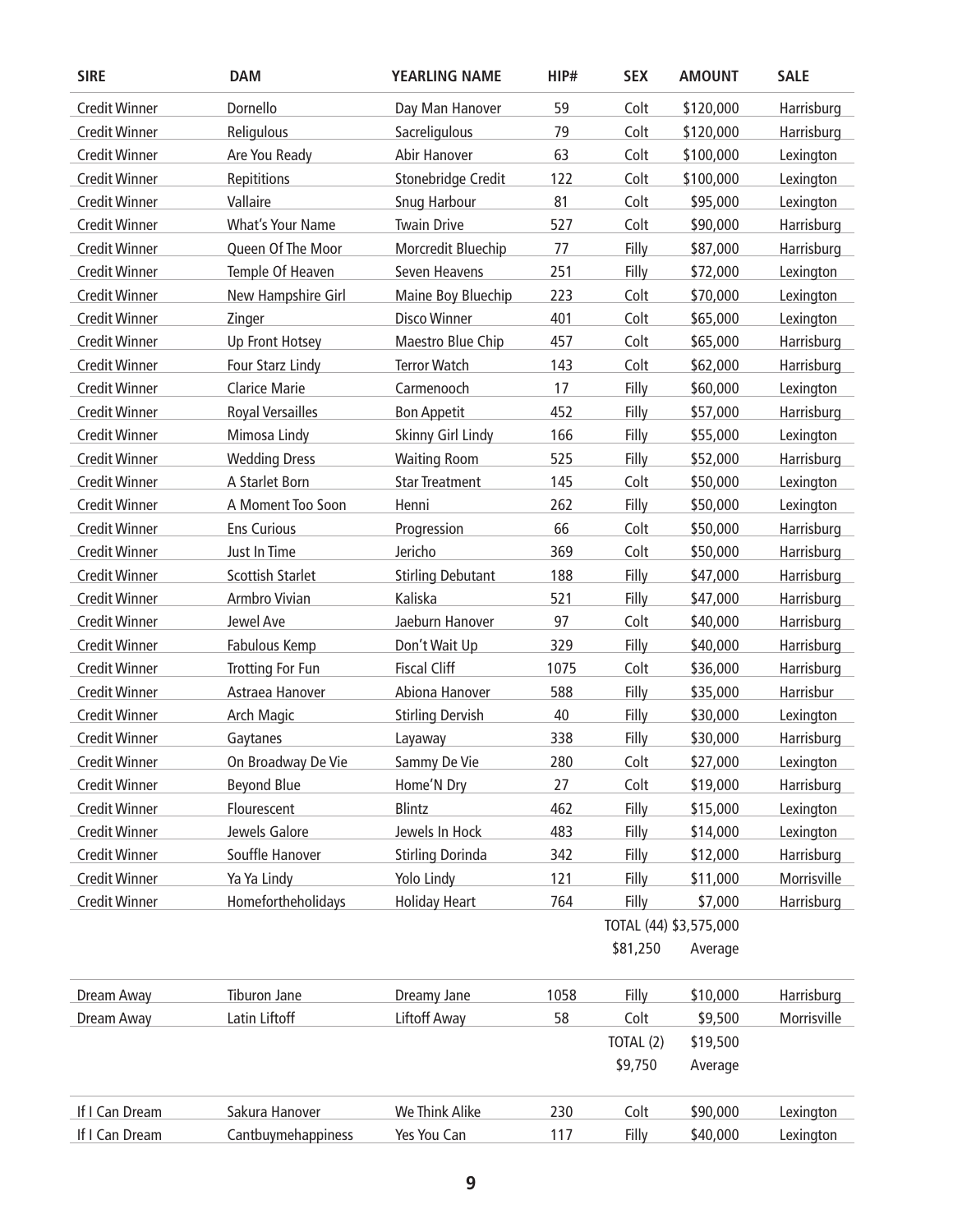| <b>SIRE</b>         | <b>DAM</b>                | <b>YEARLING NAME</b>    | HIP# | <b>SEX</b> | <b>AMOUNT</b> | <b>SALE</b>       |
|---------------------|---------------------------|-------------------------|------|------------|---------------|-------------------|
| If I Can Dream      | Letmedowneasy             | Rose Run Quest          | 157  | Colt       | \$35,000      | Lexington         |
| If I Can Dream      | Numberone Treasure        | Rose Run Quiethero      | 414  | Colt       | \$33,000      | Lexington         |
| If I Can Dream      | Just Great                | <b>High Resolution</b>  | 790  | Colt       | \$30,000      | Harrisburg        |
| If I Can Dream      | Nowandforevermore         | Blackwing               | 899  | Colt       | \$27,000      | Harrisburg        |
| If I Can Dream      | Mattdonna                 | Maddie Doowop           | 861  | Filly      | \$17,000      | Harrisburg        |
| If I Can Dream      | State Of Sail             | Classic Can Dream       | 99   | Filly      | \$14,000      | Morrisville       |
| If I Can Dream      | Kiss Me I'm Lucky         | Adonis Bay              | 55   | Colt       | \$13,000      | Morrisville       |
| If I Can Dream      | Hello Grin                | <b>Bad Gus</b>          | 574  | Colt       | \$12,000      | Lexington         |
| If I Can Dream      | In Da Club                | Club Dreams             | 585  | Filly      | \$10,000      | Lexington         |
| If I Can Dream      | <b>Ideals Oath</b>        | Rambo On The Cross      | 662  | Filly      | \$10,000      | Lexington         |
| If I Can Dream      | <b>Hawaiian Drink</b>     | Dreaming Of Hawaii      | 190  | Filly      | \$7,000       | Lexington         |
| If I Can Dream      | My Gal Hall               | <b>Break Wide</b>       | 552  | Filly      | \$7,000       | Lexington         |
| If I Can Dream      | Dixie Dew Bluechip        | <b>Dixieland Dreams</b> | 594  | Colt       | \$7,000       | Lexington         |
| If I Can Dream      | Shy Gillian               | Talk A Good Game        | 279  | Colt       | \$5,000       | Lexington         |
| If I Can Dream      | Dhb Six                   | Makedreamscometrue      | 453  | Colt       | \$5,000       | Lexington         |
| If I Can Dream      | Zinsfatuation             | <b>Zins Dream</b>       | 437  | Colt       | \$4,000       | Lexington         |
| If I Can Dream      | <b>Royal Street</b>       | Dreamsnnightmares       | 572  | Filly      | \$3,000       | Lexington         |
| If I Can Dream      | Yankee Indy               | Endearment              | 550  | Filly      | \$3,000       | Harrisburg        |
| If I Can Dream      | <b>Tended Rose</b>        | Rosecoloreddreams       | 481  | Colt       | \$2,000       | Lexington         |
| If I Can Dream      | <b>Every Play</b>         | Playforyourdreams       | 637  | Filly      | \$2,000       | Lexington         |
| If I Can Dream      | Luck On My Side           | Fate Ison My Side       | 706  | Filly      | \$2,000       | Lexington         |
|                     |                           |                         |      | TOTAL (23) | \$378,000     |                   |
|                     |                           |                         |      | \$16,435   | Average       |                   |
| <b>Lucky Chucky</b> | <b>Graceful Touch</b>     | Mr Lucky Luke           | 57   | Colt       | \$450,000     | Lexington         |
| <b>Lucky Chucky</b> | Madam Hooch               | <b>Minix Hanover</b>    | 386  | Colt       | \$105,000     | Harrisburg        |
| <b>Lucky Chucky</b> | Vernon Blue Chip          | A Hard Left             | 228  | Colt       | \$95,000      | Lexington         |
| <b>Lucky Chucky</b> | Ucalthisahoneymoon        | Wanna Get Lucky         | 497  | Filly      | \$95,000      | Lexington         |
| <b>Lucky Chucky</b> | New Royalty               | <b>Mobil Royalty</b>    | 416  | Colt       | \$80,000      | Harrisburg        |
| <b>Lucky Chucky</b> | <b>Cherished Victory</b>  | Amare Deo               | 44   | Filly      | \$72,000      | Harrisburg        |
| Lucky Chucky        | Cantab's Chorine          | Taco Bi                 | 346  | Colt       | \$70,000      | Lexington         |
| <b>Lucky Chucky</b> | Barcelona Baby            | Bedrockbambam           | 334  | Colt       | \$65,000      | Lexington         |
| <b>Lucky Chucky</b> | Rum Boogie                | Lindy On The Rocks      | 419  | Filly      | \$65,000      | Lexington         |
| <b>Lucky Chucky</b> | Lindy'sleadinglady        | A List Lindy            | 403  | Filly      | \$60,000      | <b>Harrisburg</b> |
| <b>Lucky Chucky</b> | <b>Classical Princess</b> | Lucky Pablo             | 49   | Colt       | \$59,000      | Morrisville       |
| <b>Lucky Chucky</b> | Mallelujah                | Malley'sstar            | 308  | Filly      | \$52,000      | Lexington         |
| <b>Lucky Chucky</b> | <b>Dior Kosmos</b>        | <b>Stars Align</b>      | 317  | Filly      | \$52,000      | Harrisburg        |
| Lucky Chucky        | Paradise Valley           | Maui Blue Chip          | 931  | Filly      | \$52,000      | Harrisburg        |
| <b>Lucky Chucky</b> | <b>Promising Deal</b>     | <b>Inherit His Luck</b> | 471  | Colt       | \$50,000      | Lexington         |
| <b>Lucky Chucky</b> | <b>Brooke Blue Chip</b>   | <b>Bygraves Hanover</b> | 282  | Colt       | \$50,000      | <b>Harrisburg</b> |
| <b>Lucky Chucky</b> | <b>Heartbeat Hanover</b>  | Lucky Heartbeat         | 352  | Colt       | \$50,000      | Harrisburg        |
| Lucky Chucky        | Must Be Hot               | <b>Buckwild</b>         | 882  | Colt       | \$48,000      | <b>Harrisburg</b> |
| <b>Lucky Chucky</b> | To Lindy's Credit         | <b>Fiscal Lindy</b>     | 187  | Filly      | \$45,000      | Lexington         |
| <b>Lucky Chucky</b> | Benedicta Jet             | Air Lindy               | 297  | Filly      | \$45,000      | Lexington         |
| <b>Lucky Chucky</b> | Chieftess                 | Lucky Chief             | 392  | Colt       | \$45,000      | Lexington         |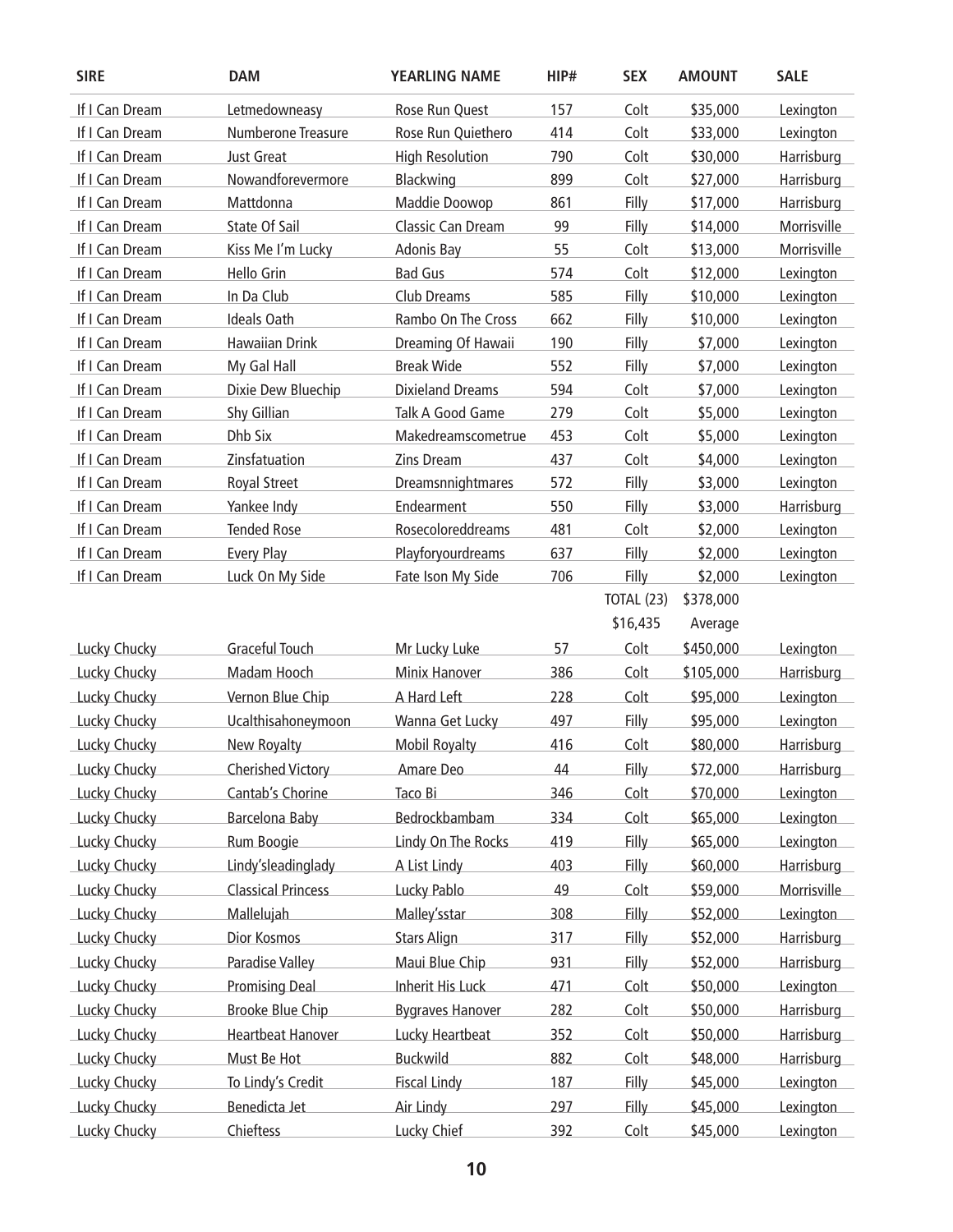| <b>SIRE</b>         | <b>DAM</b>               | YEARLING NAME             | HIP# | <b>SEX</b> | <b>AMOUNT</b> | <b>SALE</b>       |
|---------------------|--------------------------|---------------------------|------|------------|---------------|-------------------|
| <b>Lucky Chucky</b> | Paragon Princess         | <b>Dynamite Daisy</b>     | 932  | Filly      | \$42,000      | <b>Harrisburg</b> |
| Lucky Chucky        | Love Lockdown            | Lock Down Lindy           | 330  | Filly      | \$40,000      | Lexington         |
| Lucky Chucky        | Kelly Hall               | Deleo                     | 501  | Colt       | \$40,000      | Lexington         |
| <b>Lucky Chucky</b> | Ruby Crown               | <b>Ruby Knight</b>        | 548  | Colt       | \$40,000      | Lexington         |
| Lucky Chucky        | <b>Flirty Two</b>        | Mambo Blue Chip           | 785  | Colt       | \$40,000      | Harrisburg        |
| <b>Lucky Chucky</b> | Maloha                   | <b>Beth's Paradise</b>    | 854  | Filly      | \$35,000      | <b>Harrisburg</b> |
| <b>Lucky Chucky</b> | <b>Classic N Lindy</b>   | Feel Lucky                | 326  | Filly      | \$30,000      | Lexington         |
| Lucky Chucky        | Coulantine               | Cool Is The Rule          | 439  | Filly      | \$30,000      | Lexington         |
| Lucky Chucky        | <b>Musical Mystery</b>   | Luck Follows Me           | 583  | Filly      | \$30,000      | Lexington         |
| Lucky Chucky        | Godiva Hanover           | <b>Stirling Dante</b>     | 477  | Colt       | \$30,000      | Harrisburg        |
| Lucky Chucky        | <b>Britt's Spirit</b>    | <b>Britts Lucky Buzz</b>  | 469  | Colt       | \$27,000      | Lexington         |
| <b>Lucky Chucky</b> | <b>Heart Headed</b>      | Chuckgotheart             | 178  | Colt       | \$27,000      | Harrisburg        |
| <b>Lucky Chucky</b> | Peaceful Harmony         | <b>Lucky Chick</b>        | 504  | Filly      | \$25,000      | Lexington         |
| Lucky Chucky        | Shadowshot               | <b>Wilson Terrace</b>     | 519  | Filly      | \$25,000      | Lexington         |
| <b>Lucky Chucky</b> | Lucky W                  | <b>Twice Your Luck</b>    | 843  | Filly      | \$25,000      | Harrisburg        |
| Lucky Chucky        | Mirado                   | <b>Mobite Hanover</b>     | 400  | Colt       | \$24,000      | <b>Harrisburg</b> |
| <b>Lucky Chucky</b> | Athena's Lindy           | Lindy Got Lucky           | 590  | Colt       | \$22,000      | Harrisburg        |
| <b>Lucky Chucky</b> | In Dreams                | <b>Indecisive Hanover</b> | 777  | Filly      | \$22,000      | <b>Harrisburg</b> |
| <b>Lucky Chucky</b> | <b>Muscle Chips</b>      | Muscles N Luck            | 1007 | Colt       | \$22,000      | Harrisburg        |
| Lucky Chucky        | Independent Dame         | Sassy N Smart             | 654  | Filly      | \$21,000      | Lexington         |
| Lucky Chucky        | Queen Of Queens          | Queen Supreme             | 689  | Filly      | \$21,000      | Lexington         |
| <b>Lucky Chucky</b> | Pine For                 | Steubenpineforluck        | 465  | Filly      | \$20,000      | Lexington         |
| Lucky Chucky        | <b>Marigot Express</b>   | Sammietwoshoes            | 66   | Filly      | \$20,000      | Morrisville       |
| <b>Lucky Chucky</b> | Keystone Starbrite       | <b>Curious George</b>     | 1033 | Colt       | \$20,000      | Harrisburg        |
| <b>Lucky Chucky</b> | <b>Bama Hall</b>         | Chuckfullofnuts           | 599  | Colt       | \$19,000      | <b>Harrisburg</b> |
| <b>Lucky Chucky</b> | <b>Travelin Deal</b>     | It's A Lucky Deal         | 1068 | Filly      | \$19,000      | Harrisburg        |
| <b>Lucky Chucky</b> | Creditability            | Luckywehavecredit         | 11   | Filly      | \$18,000      | Morrisville       |
| Lucky Chucky        | <b>Pretzel Hanover</b>   | <b>Lucky Pretzel</b>      | 82   | Filly      | \$18,000      | Morrisville       |
| <b>Lucky Chucky</b> | Imageofasweetgirl        | Image Of Luck             | 772  | Colt       | \$17,000      | Harrisburg        |
| <b>Lucky Chucky</b> | Summer Belle             | Superstore                | 1040 | Colt       | \$17,000      | Harrisburg        |
| <b>Lucky Chucky</b> | <b>Scrumptious Lindy</b> | Uh Oh Its Lindy           | 373  | Filly      | \$16,000      | Lexington         |
| Lucky Chucky        | Hallmarker T             | I'm Very Lucky            | 754  | Filly      | \$16,000      | Harrisburg        |
| <b>Lucky Chucky</b> | <b>Greater Grace</b>     | Chucky's Princess         | 753  | Filly      | \$15,000      | <b>Harrisburg</b> |
| <b>Lucky Chucky</b> | Sheezacredit             | Sheezaluckygirl           | 464  | Filly      | \$14,000      | Harrisburg        |
| <b>Lucky Chucky</b> | Lavern Lavec             | Lucky Linda               | 318  | Filly      | \$13,000      | Lexington         |
| <b>Lucky Chucky</b> | <b>Bankers Audit</b>     | <b>Big Expense</b>        | 626  | Colt       | \$13,000      | Lexington         |
| <b>Lucky Chucky</b> | <b>Classical Speed</b>   | <b>Speedy Queeny</b>      | 273  | Filly      | \$12,000      | Lexington         |
| Lucky Chucky        | Polyester Hanover        | <b>Boss Tweed</b>         | 433  | Filly      | \$12,000      | Harrisburg        |
| <b>Lucky Chucky</b> | Dream On Candy           | Lindys Eye Candy          | 18   | Filly      | \$11,000      | Morrisville       |
| <b>Lucky Chucky</b> | Malcyon                  | <b>Chuckie Marsh</b>      | 707  | Filly      | \$10,000      | Lexington         |
| <b>Lucky Chucky</b> | Odds On Tammy            | Blefko                    | 31   | Colt       | \$10,000      | Harrisburg        |
| <b>Lucky Chucky</b> | Ms Andover Hanover       | <b>Magical Miss</b>       | 408  | Filly      | \$10,000      | Harrisburg        |
| Lucky Chucky        | <b>Share The Promise</b> | <b>Sheltering Sky</b>     | 1002 | Colt       | \$9,500       | Harrisburg        |
| Lucky Chucky        | <b>Red Moon Rising</b>   | Lovin The Chase           | 968  | Filly      | \$7,000       | Harrisburg        |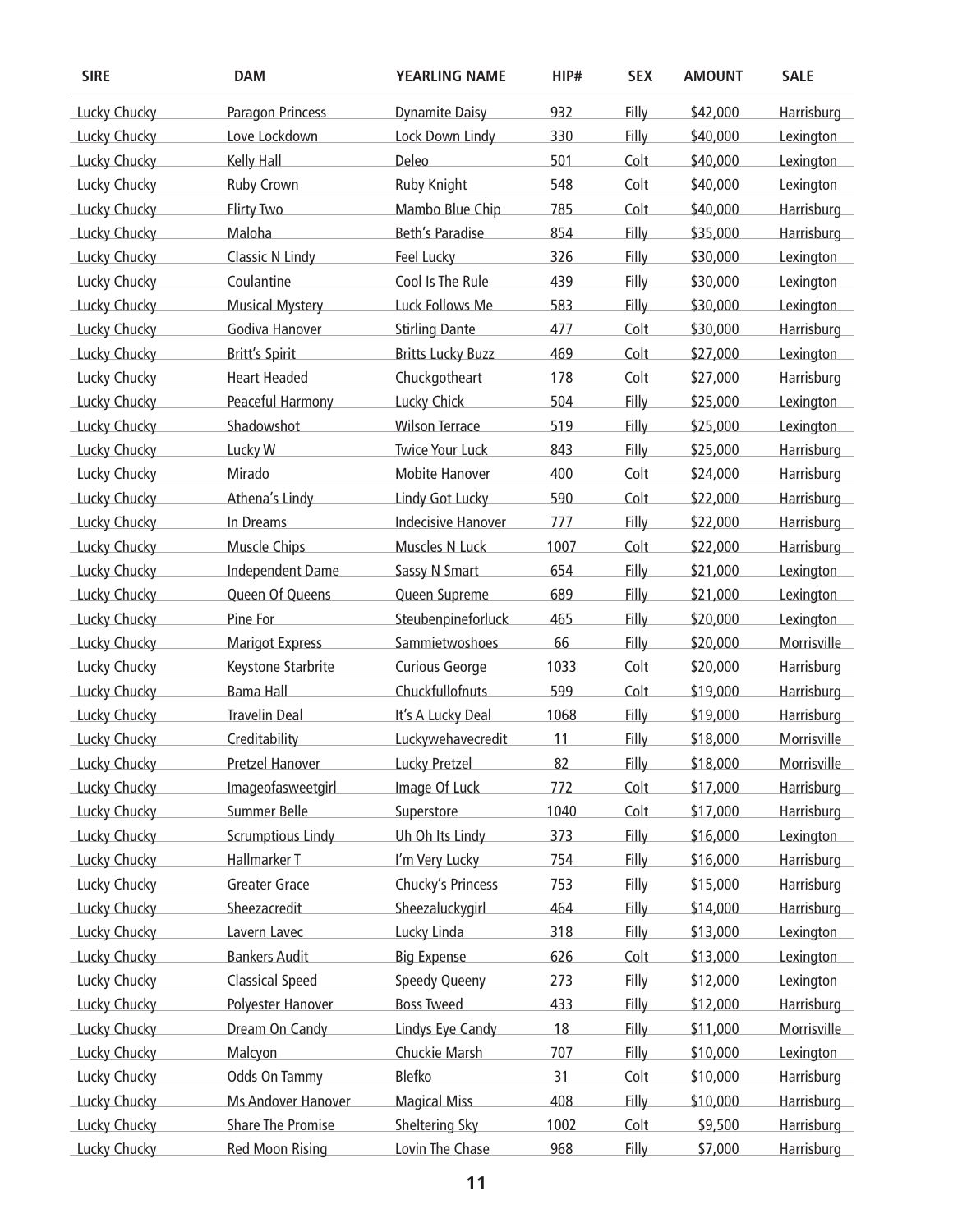| <b>SIRE</b>       | <b>DAM</b>                | <b>YEARLING NAME</b>     | HIP# | <b>SEX</b> | <b>AMOUNT</b>          | <b>SALE</b> |
|-------------------|---------------------------|--------------------------|------|------------|------------------------|-------------|
| Lucky Chucky      | <b>Lindy And Gidg</b>     | Lucky Luna               | 8    | Filly      | \$6,000                | Morrisville |
|                   |                           |                          |      |            | TOTAL (66) \$2,665,500 |             |
|                   |                           |                          |      | \$40,386   | Average                |             |
| Kenneth J         | Dandy's Jewel             | Kenigetbaktoyou          | 15   | Colt       | \$10,000               | Morrisville |
| Kenneth J         | A B Seascape              | Maya Scape               | 125  | Filly      | \$3,000                | Morrisville |
| Kenneth J         | <b>Hollandais Hanover</b> | Prosciutto               | 42   | Colt       | \$900                  | Morrisville |
| Kenneth J         | Incredible Sharon         | Incredible Izzy          | 48   | Filly      | \$600                  | Morrisville |
|                   |                           |                          |      | TOTAL (4)  | \$14,500               |             |
|                   |                           |                          |      | \$3,625    | Average                |             |
| Make It Hot       | All About Victory         | Hot All Over             | 9    | Colt       | \$10,000               | Morrisville |
| Make It Hot       | Adorablish                | Adorable Ben             | 126  | Colt       | \$6,500                | Morrisville |
| Make It Hot       | Alice's Dreamer           | Make It Hotter           | 128  | Colt       | \$2,500                | Morrisville |
|                   |                           |                          |      | TOTAL (3)  | \$19,000               |             |
|                   |                           |                          |      | \$6,333    | Average                |             |
| Malabar Man       | Sierra Fortune            | Man Of Fortune           | 1008 | Colt       | \$50,000               | Harrisburg  |
| Malabar Man       | <b>Guilty Pleasure</b>    | <b>Guilty Man</b>        | 34   | Colt       | \$20,000               | Morrisville |
| Malabar Man       | Runaway Madonna           | <b>Runaway Diva</b>      | 90   | Filly      | \$15,000               | Morrisville |
| Malabar Man       | <b>Summer Hit</b>         | <b>Summer Scent</b>      | 103  | Filly      | \$6,000                | Morrisville |
|                   |                           |                          |      | TOTAL (4)  | \$91,000               |             |
|                   |                           |                          |      | \$22,750   | Average                |             |
| Passailed         | Swift Blue Chip           | Steuben Gunsmoke         | 106  | Colt       | \$5,000                | Morrisville |
| Passailed         | <b>Eglise Hanover</b>     | Steuben Fastfranco       | 21   | Colt       | \$2,700                | Morrisville |
| Passailed         | <b>Grand Union</b>        | Steuben Big Ben          | 32   | Colt       | \$2,200                | Morrisville |
| Passailed         | Too Cool For U            | Steuben Montana          | 108  | Filly      | \$2,000                | Morrisville |
| Passailed         | Genesee Blue Chip         | Steuben Prime Time       | 30   | Filly      | \$800                  | Morrisville |
|                   |                           |                          |      | TOTAL (5)  | \$12,700               |             |
|                   |                           |                          |      | \$2,540    | Average                |             |
| <b>RC Royalty</b> | Pacific Elegance          | Lunch With Jack          | 921  | Colt       | \$55,000               | Harrisburg  |
| <b>RC Royalty</b> | <b>Speed Talker</b>       | <b>Stories To Tell</b>   | 1029 | Filly      | \$27,000               | Harrisburg  |
| <b>RC Royalty</b> | Zann's Fan                | Zanna's Royal Abby       | 124  | Filly      | \$25,000               | Morrisville |
| <b>RC Royalty</b> | <b>Dream Street</b>       | <b>Royal Manipulator</b> | 19   | Filly      | \$23,000               | Morrisville |
| <b>RC Royalty</b> | Truly Collectable         | Royal Chaos              | 104  | Colt       | \$19,000               | Morrisville |
| <b>RC Royalty</b> | Sweet Gypsy Rose          | Royal Gypsy              | 39   | Colt       | \$18,000               | Morrisville |
| <b>RC Royalty</b> | <b>Nowerland Nanette</b>  | Flyhawk Aurora           | 75   | Filly      | \$18,000               | Morrisville |
| <b>RC Royalty</b> | <b>Miss Conway</b>        | Royal Conway             | 107  | Colt       | \$17,000               | Morrisville |
| <b>RC Royalty</b> | Nowerlandmspauline        | Flyhawk Tiana            | 74   | Filly      | \$15,000               | Morrisville |
| <b>RC Royalty</b> | South Jersey Angel        | Devilinmyangeleyes       | 97   | Filly      | \$13,000               | Morrisville |
| <b>RC Royalty</b> | Art Of Deception          | Royal Deceptor           | 52   | Colt       | \$11,000               | Morrisville |
| <b>RC Royalty</b> | Becca J                   | Royal Becca J            | 1    | Colt       | \$10,000               | Morrisville |
| <b>RC Royalty</b> | Hot Chili Girl            | Ned Pepper               | 44   | Colt       | \$10,000               | Morrisville |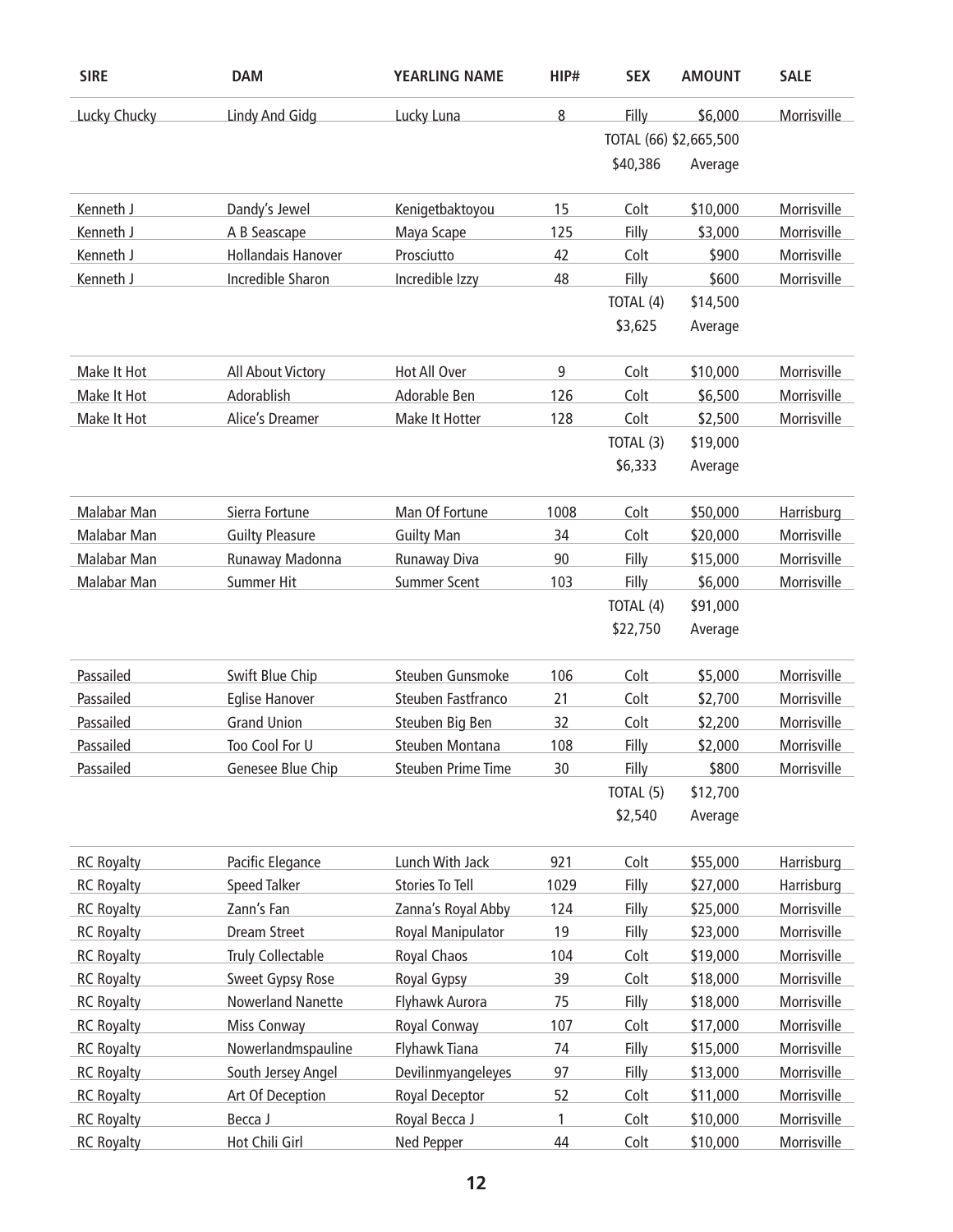| <b>SIRE</b>           | <b>DAM</b>             | <b>YEARLING NAME</b>      | HIP# | <b>SEX</b> | <b>AMOUNT</b> | <b>SALE</b> |
|-----------------------|------------------------|---------------------------|------|------------|---------------|-------------|
| <b>RC Royalty</b>     | <b>Melodic Point</b>   | Royal Holiday             | 72   | Filly      | \$10,000      | Morrisville |
| <b>RC Royalty</b>     | <b>Sweet Scotch</b>    | Royal Ascot               | 105  | Colt       | \$10,000      | Morrisville |
| <b>RC Royalty</b>     | Yessir Thatsmybaby     | Yessir I'm Royal          | 111  | Filly      | \$10,000      | Morrisville |
| <b>RC Royalty</b>     | <b>Warcat Hall</b>     | Realm Of Royalty          | 116  | Colt       | \$7,000       | Morrisville |
| <b>RC Royalty</b>     | Generous               | R Sizzle                  | 29   | Colt       | \$5,000       | Morrisville |
| <b>RC Royalty</b>     | Princess Hall          | Devil Inmy Glass          | 84   | Colt       | \$3,500       | Morrisville |
|                       |                        |                           |      | TOTAL (19) | \$306,500     |             |
|                       |                        |                           |      | \$16,132   | Average       |             |
| <b>Riverboat King</b> | <b>Western City</b>    | <b>Ocean Devotion</b>     | 118  | Filly      | \$12,500      | Morrisville |
| <b>Riverboat King</b> | Silk Slip              | <b>Slick Boat</b>         | 94   | Colt       | \$4,500       | Morrisville |
| <b>Riverboat King</b> | Ima Early Riser        | <b>River Lady</b>         | 46   | Filly      | \$2,000       | Morrisville |
|                       |                        |                           |      | TOTAL (3)  | \$19,000      |             |
|                       |                        |                           |      | \$6,333    | Average       |             |
| Rock N Roll Heaven    | Gro                    | Migrate Blue Chip         | 346  | Colt       | \$180,000     | Harrisburg  |
| Rock N Roll Heaven    | <b>Kissing Bandit</b>  | Kisses From Heaven        | 172  | Filly      | \$150,000     | Lexington   |
| Rock N Roll Heaven    | Lisheen                | <b>Raylan Givens</b>      | 114  | Colt       | \$135,000     | Harrisburg  |
| Rock N Roll Heaven    | Incredible Beauty      | Mandarin Bluechip         | 36   | Colt       | \$130,000     | Lexington   |
| Rock N Roll Heaven    | <b>Yellow Diamond</b>  | <b>Opening Night Gem</b>  | 52   | Colt       | \$130,000     | Lexington   |
| Rock N Roll Heaven    | A Pippin Hanover       | Arque Hanover             | 183  | Colt       | \$130,000     | Harrisburg  |
| Rock N Roll Heaven    | Don't You Smile        | Suchasenseofhumor         | 77   | Colt       | \$120,000     | Lexington   |
| Rock N Roll Heaven    | <b>Trim Hanover</b>    | Taiya Hanover             | 168  | Filly      | \$120,000     | Harrisburg  |
| Rock N Roll Heaven    | Time N Again           | <b>Band Of Angels</b>     | 105  | Filly      | \$100,000     | Lexington   |
| Rock N Roll Heaven    | Captiva Island         | Martinique                | 8    | Filly      | \$100,000     | Lexington   |
| Rock N Roll Heaven    | Molly Can Do It        | <b>Mmillion Blue Chip</b> | 155  | Filly      | \$100,000     | Lexington   |
| Rock N Roll Heaven    | <b>Student Driver</b>  | <b>Stop Traffic</b>       | 267  | Filly      | \$100,000     | Lexington   |
| Rock N Roll Heaven    | <b>Musical Tone</b>    | Mypaparox Bluechip        | 412  | Colt       | \$100,000     | Harrisburg  |
| Rock N Roll Heaven    | Cheerful Outlook       | Allaboutmichelle          | 196  | Colt       | \$87,000      | Lexington   |
| Rock N Roll Heaven    | Mercy Mercy Mercy      | Moremercy Bluechip        | 200  | Filly      | \$80,000      | Lexington   |
| Rock N Roll Heaven    | <b>Best Laid Plans</b> | <b>Game Theory</b>        | 83   | Filly      | \$75,000      | Lexington   |
| Rock N Roll Heaven    | Hedgie Blue Chip       | She's Heavenly            | 34   | Filly      | \$75,000      | Lexington   |
| Rock N Roll Heaven    | <b>Binions</b>         | <b>Bin N Heaven</b>       | 131  | Filly      | \$75,000      | Lexington   |
| Rock N Roll Heaven    | Desirable Cindy        | Lima Deacon               | 169  | Colt       | \$75,000      | Lexington   |
| Rock N Roll Heaven    | <b>Madison Rose</b>    | Ascension                 | 194  | Colt       | \$75,000      | Lexington   |
| Rock N Roll Heaven    | Loving Caroline        | Divine Caroline           | 118  | Filly      | \$75,000      | Harrisburg  |
| Rock N Roll Heaven    | Art's Michelle         | <b>Artisian Seelster</b>  | 261  | Colt       | \$65,000      | Harrisburg  |
| Rock N Roll Heaven    | Flibbertigibbet        | Rock N Row                | 74   | Colt       | \$60,000      | Harrisbur   |
| Rock N Roll Heaven    | L Dees Val             | L Dees Heavenlyval        | 112  | Filly      | \$57,000      | Harrisburg  |
| Rock N Roll Heaven    | Ms Pininfarina         | <b>Fast Movin Train</b>   | 410  | Colt       | \$55,000      | Harrisburg  |
| Rock N Roll Heaven    | Sayo Hanover           | Sassa Hanover             | 78   | Filly      | \$50,000      | Lexington   |
| Rock N Roll Heaven    | Sugarcoated            | Awww Sugar Sugar          | 128  | Filly      | \$50,000      | Lexington   |
| Rock N Roll Heaven    | <b>Highland Lucy</b>   | Highlandheavensent        | 227  | Colt       | \$50,000      | Lexington   |
| Rock N Roll Heaven    | Three Kilo             | <b>Heavenly Tunes</b>     | 512  | Colt       | \$50,000      | Lexington   |
| Rock N Roll Heaven    | Yes Maam               | Yes Man                   | 378  | Colt       | \$50,000      | Harrisburg  |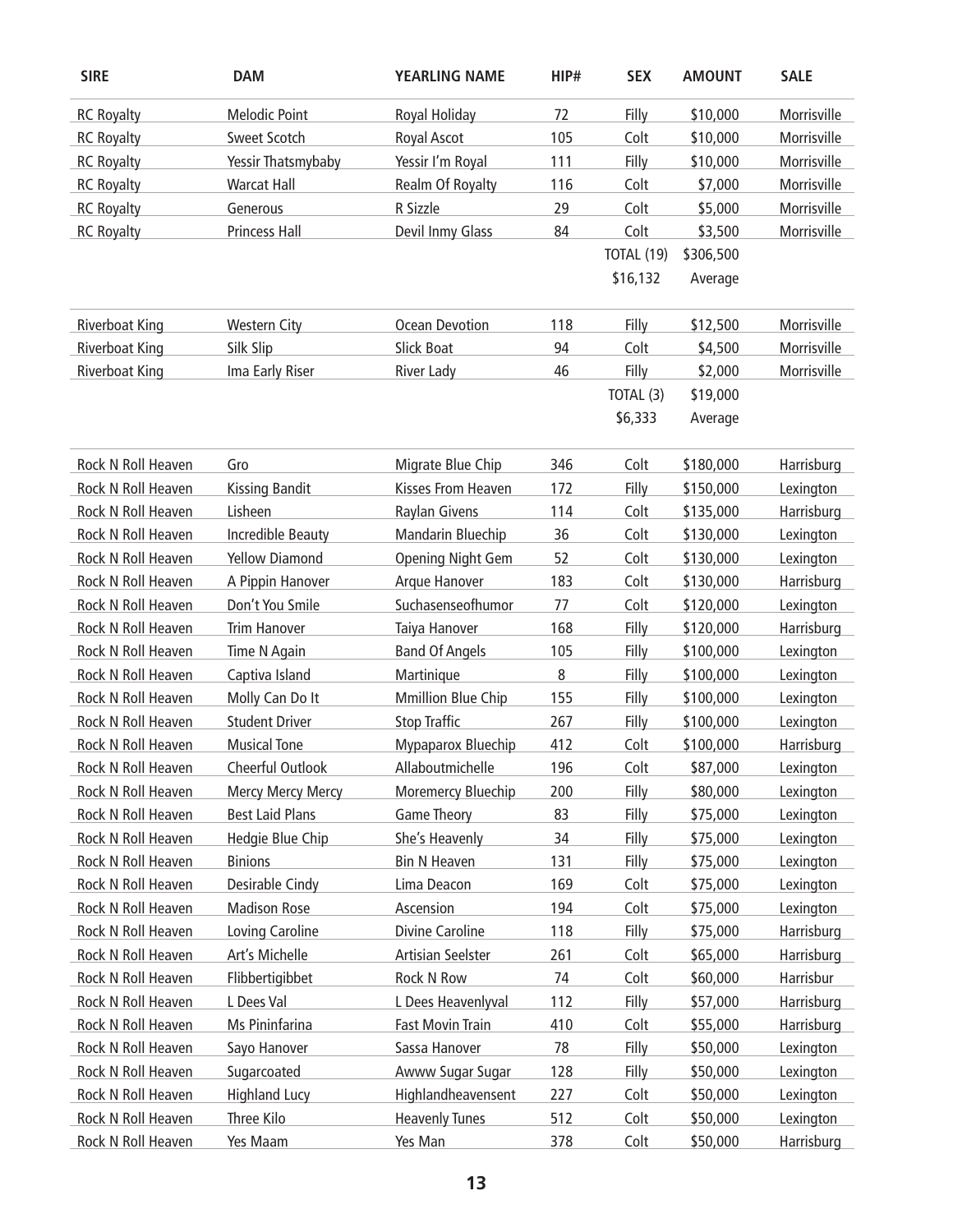| <b>SIRE</b>               | <b>DAM</b>                | <b>YEARLING NAME</b>      | HIP# | <b>SEX</b> | <b>AMOUNT</b>          | <b>SALE</b> |
|---------------------------|---------------------------|---------------------------|------|------------|------------------------|-------------|
| Rock N Roll Heaven        | Paper Cut                 | <b>Rockers Alley</b>      | 929  | Filly      | \$50,000               | Harrisburg  |
| Rock N Roll Heaven        | <b>Chantal Hall</b>       | <b>Conrad Hanover</b>     | 292  | Colt       | \$48,000               | Harrisburg  |
| Rock N Roll Heaven        | <b>Lucks Mistress</b>     | Mistress Blue Chip        | 1103 | Filly      | \$47,000               | Harrisburg  |
| Rock N Roll Heaven        | Armbro Abstract           | Maurice                   | 85   | Colt       | \$45,000               | Lexington   |
| Rock N Roll Heaven        | Mariah Blue Chip          | Mysharona Bluechip        | 248  | Colt       | \$45,000               | Lexington   |
| Rock N Roll Heaven        | Im Betting On You         | Century Beyonce           | 91   | Filly      | \$42,000               | Harrisburg  |
| <b>Rock N Roll Heaven</b> | Tropic's Beachgirl        | Rockin In Heaven          | 835  | Colt       | \$40,000               | Harrisburg  |
| Rock N Roll Heaven        | Stefani Blue Chip         | Mo Molly Blue Chip        | 1036 | Filly      | \$40,000               | Harrisburg  |
| Rock N Roll Heaven        | Cam Swifty                | <b>Taylor Swifty</b>      | 217  | Filly      | \$35,000               | Harrisburg  |
| Rock N Roll Heaven        | Percee Angus              | Merciful Blue Chip        | 454  | Filly      | \$35,000               | Harrisburg  |
| Rock N Roll Heaven        | Mattaroni                 | Momoney Bluechip          | 391  | Filly      | \$32,000               | Harrisburg  |
| Rock N Roll Heaven        | Salty Dog Bluechip        | Doggy Heaven              | 211  | Filly      | \$30,000               | Lexington   |
| Rock N Roll Heaven        | Coqueluche Semalu         | <b>Grand Galop Semalu</b> | 674  | Colt       | \$28,000               | Harrisburg  |
| Rock N Roll Heaven        | Kg Delight                | <b>Kg Rocks</b>           | 148  | Filly      | \$27,000               | Lexington   |
| Rock N Roll Heaven        | Neverhaveneverwill        | Its Just Numbers          | 247  | Filly      | \$27,000               | Lexington   |
| Rock N Roll Heaven        | Fool For You              | Fool's Heaven             | 266  | Filly      | \$27,000               | Lexington   |
| Rock N Roll Heaven        | <b>Allamerican Meadow</b> | <b>Heavenly Meadow</b>    | 589  | Filly      | \$27,000               | Lexington   |
| Rock N Roll Heaven        | <b>Crystal Slipper</b>    | Moccasin Blue Chip        | 53   | Filly      | \$26,000               | Morrisville |
| Rock N Roll Heaven        | Walk On The Beach         | Temujin De Vie            | 522  | Colt       | \$26,000               | Harrisburg  |
| Rock N Roll Heaven        | Shutupandkissme           | I'llrockualltheway        | 881  | Colt       | \$21,000               | Harrisburg  |
| Rock N Roll Heaven        | <b>Adept Yankee</b>       | Yankee Heaven             | 3    | Colt       | \$20,000               | Harrisburg  |
| Rock N Roll Heaven        | <b>Pauline Seelster</b>   | <b>Prince Seelster</b>    | 165  | Colt       | \$20,000               | Harrisburg  |
| Rock N Roll Heaven        | Cool Character            | Rockn'Character           | 10   | Colt       | \$19,000               | Morrisville |
| Rock N Roll Heaven        | Odds On Brittany          | Opilola Hanover           | 903  | Filly      | \$19,000               | Harrisburg  |
| Rock N Roll Heaven        | Cams Leading Lady         | Rockin Out Tonight        | 639  | Filly      | \$18,000               | Harrisburg  |
| Rock N Roll Heaven        | <b>Unique Legacy</b>      | <b>Heavens Legacy</b>     | 516  | Filly      | \$17,000               | Harrisburg  |
| Rock N Roll Heaven        | Return To Me              | Rock It Out               | 88   | Colt       | \$16,000               | Morrisville |
| Rock N Roll Heaven        | O Lucky Me                | Whosluckierthanme         | 252  | Filly      | \$15,000               | Lexington   |
| Rock N Roll Heaven        | <b>Thong Song</b>         | Shoe Show                 | 1057 | Filly      | \$13,000               | Harrisburg  |
| Rock N Roll Heaven        | Promysquous Lady          | Spend The Night           | 173  | Filly      | \$12,000               | Harrisburg  |
| Rock N Roll Heaven        | Mango Hanover             | Heaven On Earth           | 379  | Filly      | \$10,000               | Lexington   |
| Rock N Roll Heaven        | Desifinadia               | Arrow                     | 314  | Colt       | \$10,000               | Harrisburg  |
| Rock N Roll Heaven        | <b>Real Appeal</b>        | Monsterinthepaint         | 87   | Colt       | \$8,500                | Morrisville |
| Rock N Roll Heaven        | Jk Let It Ride            | Rock N Ride               | 366  | Filly      | \$8,000                | Harrisburg  |
| Rock N Roll Heaven        | <b>Hatsoff Hanover</b>    | Portsmouth Harbor         | 37   | Colt       | \$7,500                | Morrisville |
| Rock N Roll Heaven        | Shanias Legacy            | Knight Lighting           | 1001 | Colt       | \$6,500                | Harrisburg  |
|                           |                           |                           |      |            | TOTAL (66) \$3,616,500 |             |
|                           |                           |                           |      | \$54,795   | Average                |             |
| Sand Vic                  | Doin The City             | Doin The Burbs            | 700  | Filly      | \$19,000               | Harrisburg  |
| Sand Vic                  | Crown Julia               | Queen Julia               | 12   | Filly      | \$11,000               | Morrisville |
| Sand Vic                  | <b>Yagot Prestige</b>     | Magic Ridge               | 546  | Colt       | \$10,000               | Harrisbur   |
| Sand Vic                  | <b>Turbulent Victoria</b> | <b>Bridesmaid</b>         | 112  | Filly      | \$8,500                | Morrisville |
| Sand Vic                  | Call Me Hazel             | Call Me Great             | 4    | Colt       | \$8,000                | Morrisville |
| Sand Vic                  | Emily's Program           | Rubies N Gold             | 22   | Filly      | \$7,000                | Morrisville |